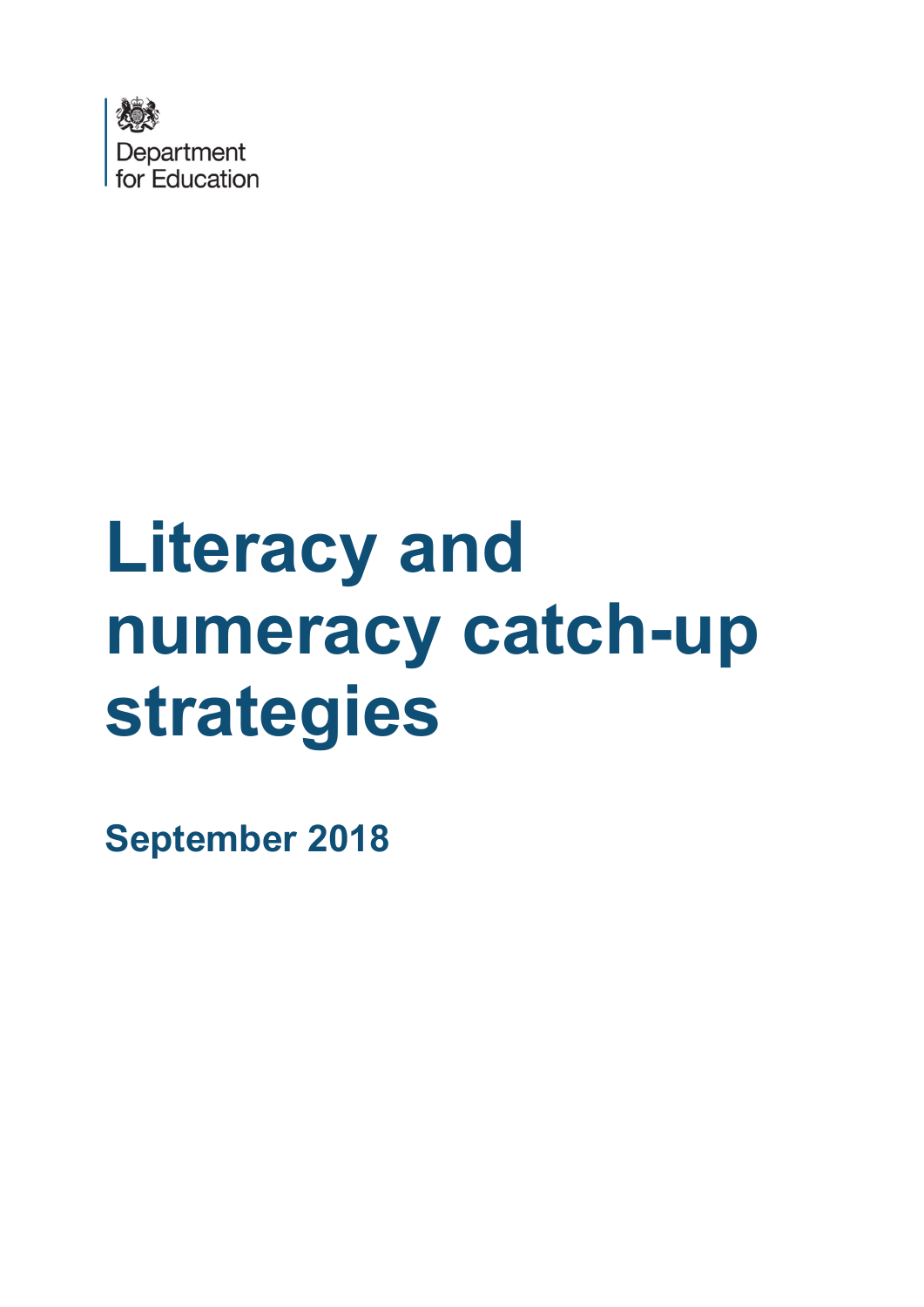# **Contents**

| Introduction                                             | 3  |
|----------------------------------------------------------|----|
| Definition of low attainment                             | 4  |
| Executive summary                                        | 5  |
| Literacy interventions                                   | 6  |
| Phonics literacy interventions                           | 6  |
| Summer schools and Saturday schools                      | 8  |
| Oral language interventions                              | 10 |
| Reading comprehension interventions                      | 11 |
| Writing interventions                                    | 15 |
| <b>Blended literacy interventions</b>                    | 16 |
| Numeracy interventions                                   | 19 |
| Transfer and transition from primary to secondary school | 22 |
| References                                               | 25 |
| Annex 1: Research methodology                            | 29 |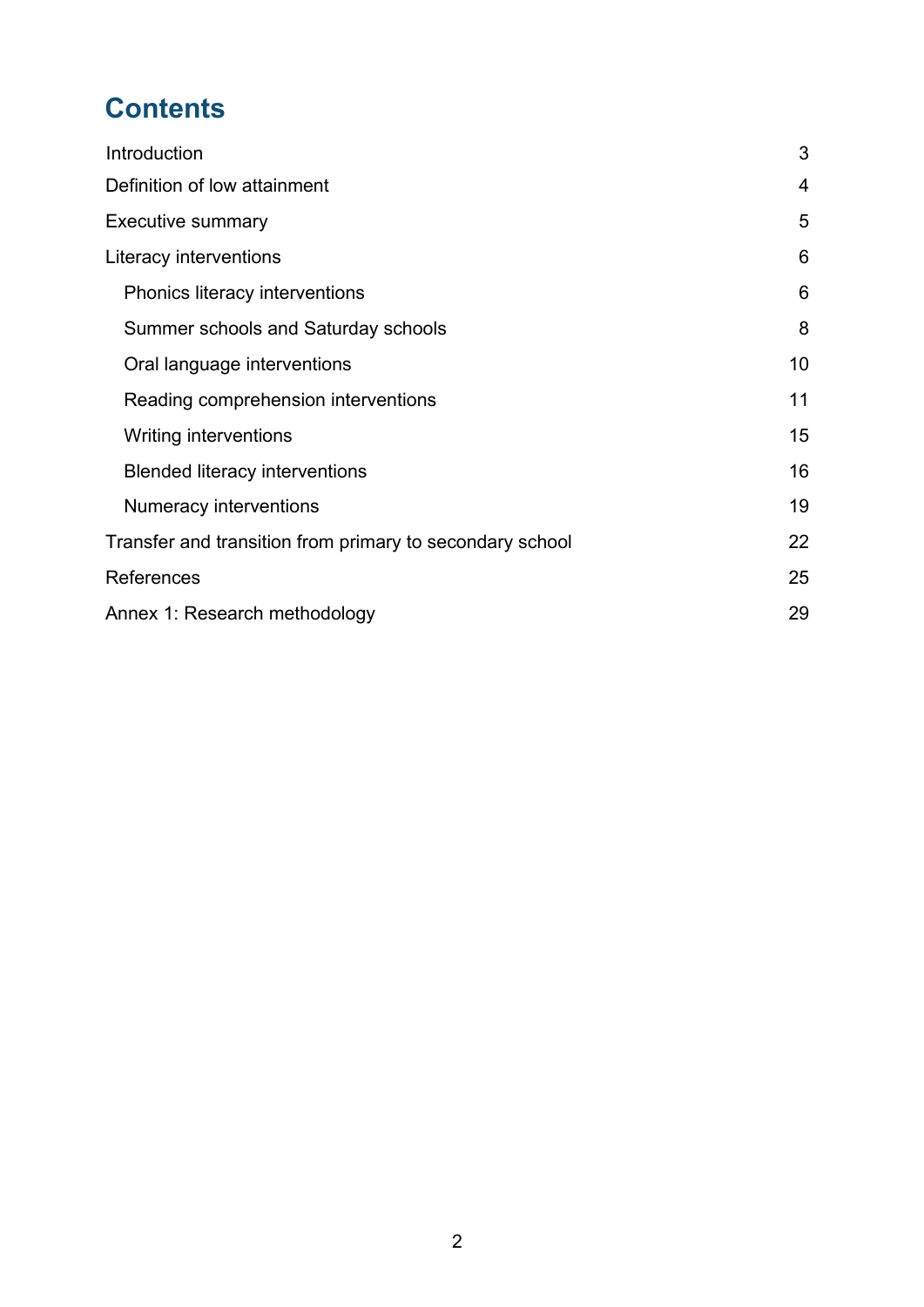# <span id="page-2-0"></span>**Introduction**

This paper reviews catch-up strategies and interventions which are intended for lowattaining pupils in literacy or numeracy at the end of key stage 2. This includes interventions which have been trialled with low-attaining year 7 pupils, or interventions which have been trialled and proved successful with younger or older pupils that may be applicable to low-attaining year 7 pupils. Further, this paper only includes programmes where independent analysis has provided an assessment of their effectiveness.

The review is intended to support teachers to make evidence-informed decisions about how they support low-attaining year 7 pupils in the school setting by summarising the evidence on what does and doesn't work.

An important consideration when making decisions about how to support lowattaining year 7 pupils is exactly what it is they are struggling with. Diagnostic assessment<sup>[1](#page-2-1)</sup> can do this. Once decisions about which approaches to use are taken, careful implementation and self-evaluation<sup>[2](#page-2-2)</sup> are important (Higgins, Katsipataki,  $\&$ [Coleman,](https://educationendowmentfoundation.org.uk/public/files/Publications/EEF_Interim_Evidence_Brief_ReadingaAtTheTransition.pdf) 2014).

This review updates the original [Literacy and Numeracy Catch-up Strategies](https://www.gov.uk/government/publications/literacy-and-numeracy-catch-up-strategies) [evidence review](https://www.gov.uk/government/publications/literacy-and-numeracy-catch-up-strategies) which was published in 2012, in order to incorporate the latest evidence.

Where possible, the paper will explore the effectiveness of these interventions in terms of effect upon progress made by the pupil over and above what would be expected without such strategies<sup>[3](#page-2-3)[4](#page-2-4)</sup>, what was involved in running these interventions during the trial, the estimated costs involved if delivered in a similar manner to referenced trials<sup>[5](#page-2-5)</sup> and what else should be considered when implementing these interventions. Because this document is a summary of evidence, it is important to consider the information available from individual intervention providers. Links to

<span id="page-2-1"></span> <sup>1</sup> Diagnostic Assessment identifies specific areas of strength and weakness in learning before the teaching or intervention begins. It is important to identify these prior to implementation because pupils may not make good progress; for example, activities may be too hard or too easy, they may have poor prior knowledge, or poor working memory. The diagnostic assessment data can be used to change the teaching approach so that it is more suited to the pupil's needs. Tools such as concept maps can help provide this data [\(Education Endowment Foundation, 2017\)](https://educationendowmentfoundation.org.uk/resources/assessing-and-monitoring-pupil-progress/developing-whole-school-assessment/diagnostic-assessment/).

<span id="page-2-2"></span> $2$  Self-evaluation enables schools to determine whether or not an intervention is effective; this saves teachers time by preventing them teaching in methods that are not effective and it also helps to guide forthcoming action by identifying improvements for the future. The EEF offer a DIY evaluation guide for schools [\(Education Endowment Foundation, 2017\)](https://educationendowmentfoundation.org.uk/resources/diy-guide/getting-started/).

<span id="page-2-3"></span> $3$  The review uses a description which equates effect sizes into a simple description as used by the EEF. This is set out in more detail in annex 1.

<span id="page-2-4"></span><sup>&</sup>lt;sup>4</sup> Details of why interventions were found to be effective or not are described in the source papers.

<span id="page-2-5"></span><sup>5</sup> This paper has reported costs as calculated in EEF trials. Upfront investment means the cost of some interventions will reduce over time and be lower than those quoted in this review. Costs will also vary if the intervention is implemented differently to the approach taken in the EEF trial.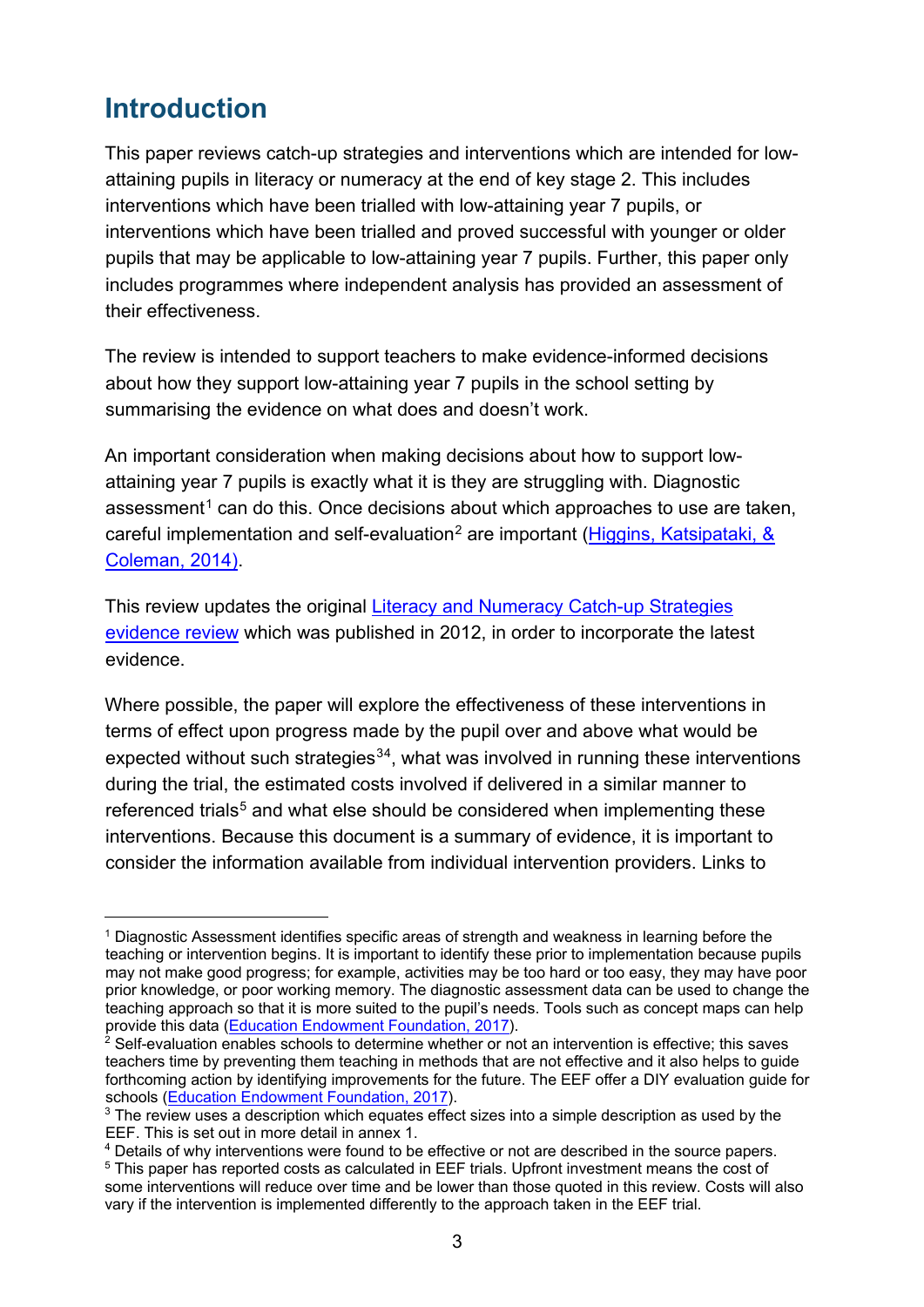more information about the interventions herein summarised are also included in this report<sup>[6](#page-3-1)</sup>.

This paper also includes a summary of broader principles that have been found to help facilitate the transition of pupils from primary to secondary school.

The review does not include a summary of effective literacy and numeracy teaching in general for year 7 pupils. However, summaries of effective numeracy approaches at KS2 and KS3, and literacy approaches at KS2 can be found at [\(Education](https://educationendowmentfoundation.org.uk/public/files/Publications/Campaigns/Literacy/KS2_Literacy_Guidance_2017.pdf)  [Endowment Foundation, 2017\)](https://educationendowmentfoundation.org.uk/public/files/Publications/Campaigns/Literacy/KS2_Literacy_Guidance_2017.pdf).

Details of the methods used to conduct this evidence review are set out at annex 1.

# <span id="page-3-0"></span>**Definition of low attainment**

Low attainment is defined as attainment below age-related expectations in a particular curriculum subject or skill. This paper focuses on low attainment in numeracy and literacy.

At the end of KS2 boys, pupils on free school meals, disadvantaged, SEN pupils, and the ethnic groups Gypsy/Roma, traveller of Irish heritage, Pakistani and Black Caribbean all tend to be the lowest attainers in numeracy and literacy (Department [for Education, 2017\)](https://www.gov.uk/government/statistics/national-curriculum-assessments-key-stage-2-2016-revised). Low attainment is often due to complex interactions of a variety of social/demographic factors.

<span id="page-3-1"></span> $6$  Some of the trials described in this review implemented the intervention differently to how they were originally intended to be implemented by the developers. These instances are described in the source papers. Full details of how to implement interventions are not included in this review.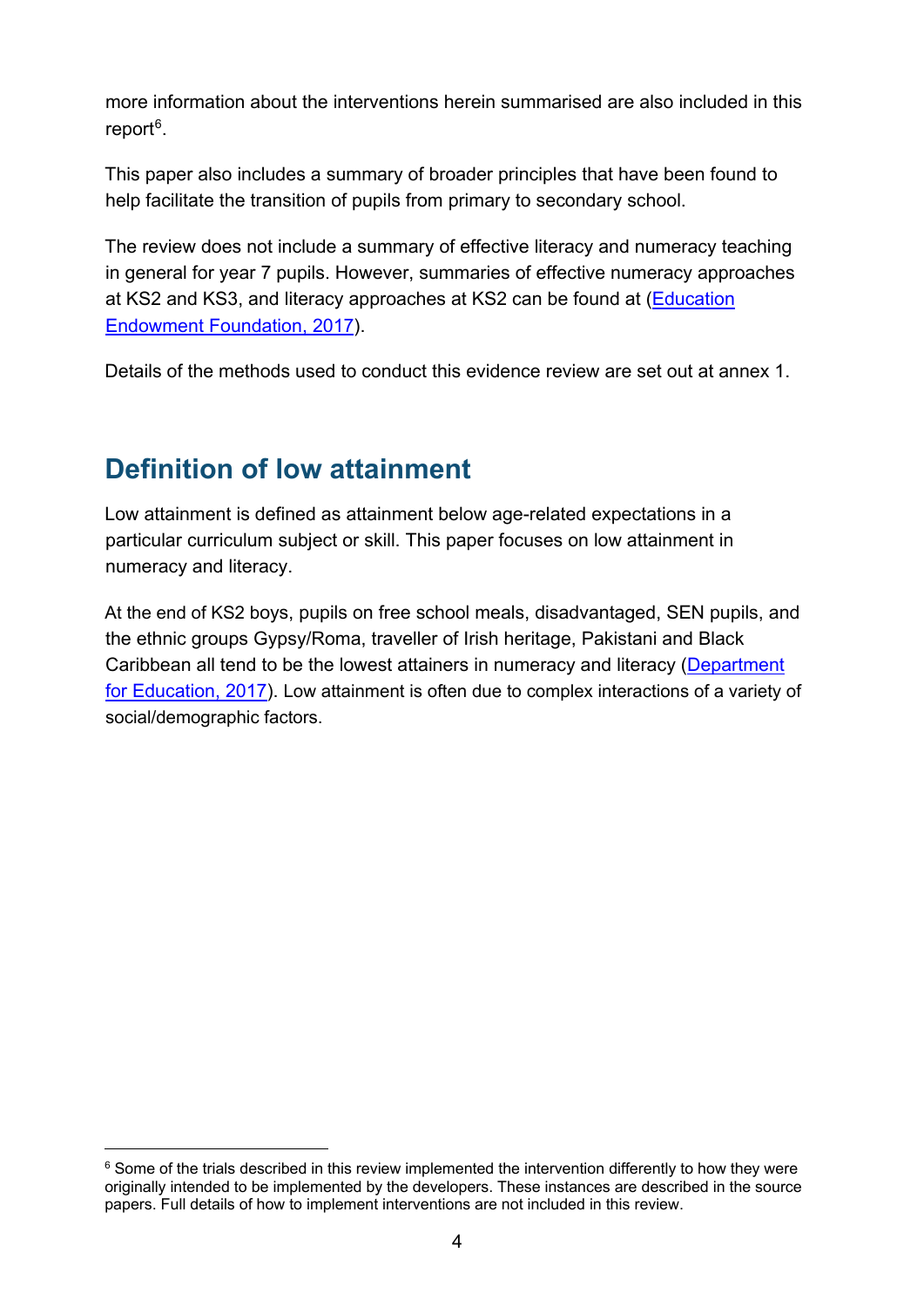# <span id="page-4-0"></span>**Executive summary**

There are a variety of different approaches available to support low-attaining year 7 pupils to catch up in literacy, with robust evidence to show if they work or not.

Writing interventions appear to show consistently good results. In particular, where trips are used as topics for pupils to write about. Reading comprehension interventions generally have a positive effect on pupils' attitudes towards reading; computer-based interventions appear effective, and some one-to-one methods have substantial positive results on pupils' literacy progress.

There is however inconsistent evidence around how effective phonics approaches, summer and Saturday schools, and blended interventions are as a catch-up strategy for low-attaining year 7 pupils. Some of the inconsistency is down to limitations in the research methods used when trialing these interventions, so more research would help to clarify if these approaches work. It should however be noted that phonics has been consistently shown as an effective approach for younger readers (aged 4 - 7).

However, much less is known about what works to support low-attaining year 7 pupils catch up with their peers in numeracy.

The few numeracy interventions which have been trialled with year 7 pupils have not proven to be effective. Nevertheless, there is promising evidence from interventions trialled at primary schools which could be applicable to older low-attaining pupils, including one-to-one and group programmes.

A number of the interventions summarised are intended specifically for disadvantaged pupils, including numeracy approaches such as Tutor Trust, and literacy interventions such as Paired Reading and RM Books. Other interventions described in this summary may be appropriate for disadvantaged pupils, however these were the only interventions reviewed here that were targeted at this specific group.

There is evidence to show that transition from primary to secondary school is a time where progress for some pupils can be below what would be expected. It therefore follows that a smooth transition should help facilitate pupils to catch up with their peers. Key principles which appear to facilitate the transition from primary to secondary school include: maintain collaboration before and after transfer; facilitate effective communication; prioritise and invest in school visits and induction programmes; develop practices for particular types of pupils; ensure schools have clear roles and responsibilities that are supported by senior management, and; evaluate what works and disseminate good practice.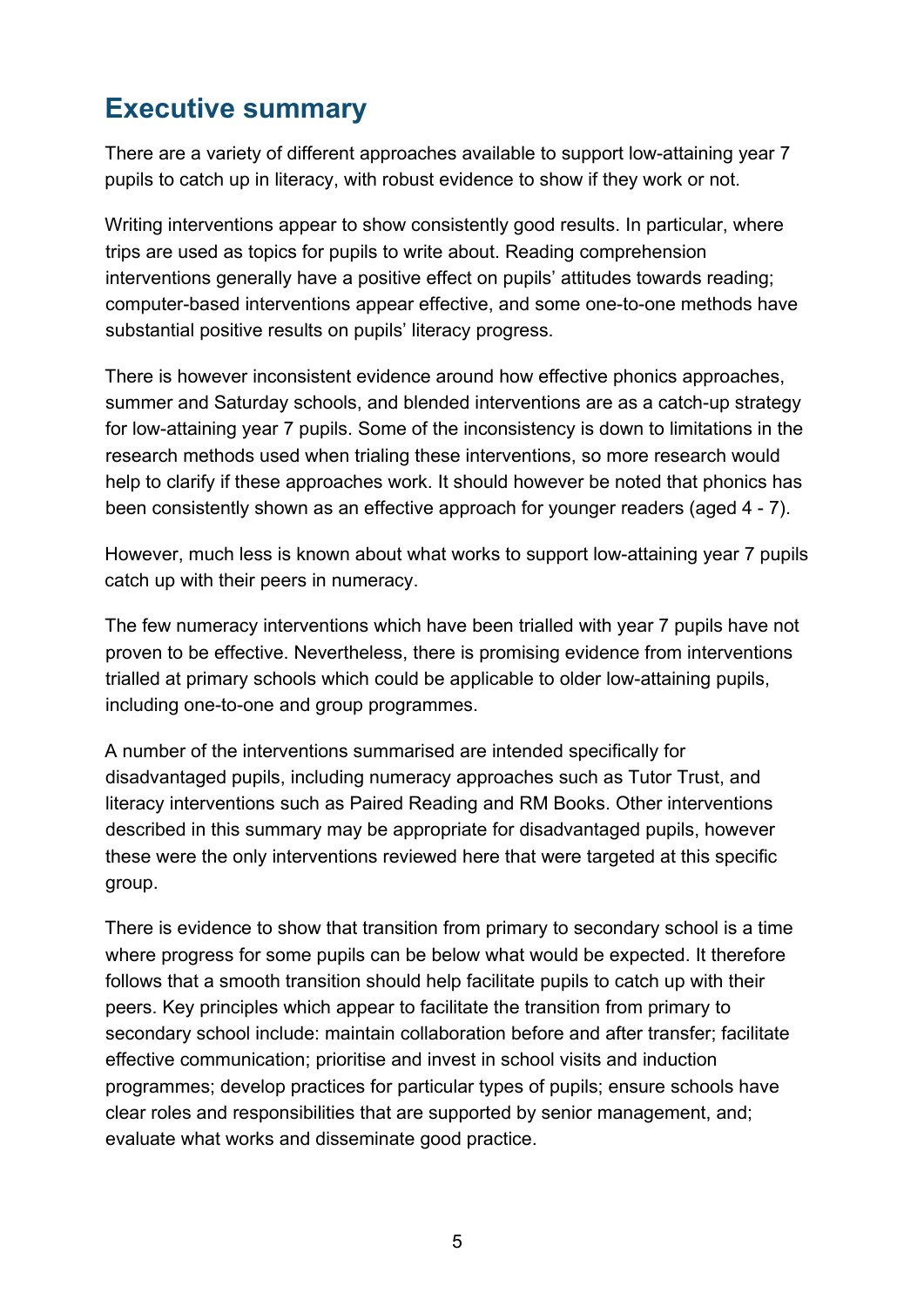# <span id="page-5-0"></span>**Literacy interventions**

## <span id="page-5-1"></span>**Phonics literacy interventions**

#### **What are they?**

Phonics approaches aim to teach pupils the relationship between sound patterns ('phonemes') and the written spelling patterns ('graphemes') which represent them. Phonics emphasises the skills of decoding new words by sounding them out and combining or 'blending' the sound-spelling patterns (Higgins, [Katsipataki, & Coleman,](https://educationendowmentfoundation.org.uk/public/files/Publications/EEF_Interim_Evidence_Brief_ReadingaAtTheTransition.pdf) [2014\)](https://educationendowmentfoundation.org.uk/public/files/Publications/EEF_Interim_Evidence_Brief_ReadingaAtTheTransition.pdf).

#### **How effective are they?**

Phonics has been shown to be a very effective approach for young readers (4-7 year olds), though it is usually embedded as part of a balanced approach. However, it may not be as suitable for older readers (aged 10 and above) as other approaches such as reading comprehension strategies and meta-cognition and self-regulation [\(Education Endowment Foundation, 2017\)](https://educationendowmentfoundation.org.uk/resources/teaching-learning-toolkit/phonics/).

The evidence on how effective phonics interventions are at helping struggling year 7 pupils catch up is inconsistent. One intervention, Fresh start, involves group or oneto-one sessions with pupils, delivered by teachers over a period of up to 33 weeks. This programme has shown to be moderately effective [\(Gorard, Siddiqui, & See,](https://educationendowmentfoundation.org.uk/public/files/Support/Campaigns/Evaluation_Reports/EEF_Project_Report_FreshStart.pdf)  $2015a$ ) although it should be noted that in this efficacy trial<sup>[7](#page-5-2)</sup> schools involved in these trials put themselves forward for participation so may not be entirely representative and the trial was run over a reduced period of 22 weeks. Another programme, Butterfly Phonics [\(Merrell, & Kasim,](https://educationendowmentfoundation.org.uk/public/files/Support/Campaigns/Evaluation_Reports/EEF_Project_Report_ButterflyPhonics.pdf) 2015), involves two one hour group sessions per week, delivered by trained butterfly practitioners. This programme has been trialled by the EEF and shown moderate effectiveness in terms of progress over the school year, but due to problems with small sample sizes in this efficacy trial, no firm conclusions could be drawn. Another programme, Rapid, which involved weekly group sessions delivered by teachers for six weeks at the end of primary school and six weeks at the beginning of secondary school has shown no impact upon pupils' progress in an efficacy trial [\(King, & Kasim, 2015\)](https://educationendowmentfoundation.org.uk/public/files/Support/Campaigns/Evaluation_Reports/EEF_Project_Report_RapidPhonics.pdf).

There are examples of programmes which blend phonics with other approaches. These are described later in this paper.

<span id="page-5-2"></span> $7$  Efficacy trials involve testing whether interventions work under the best possible conditions.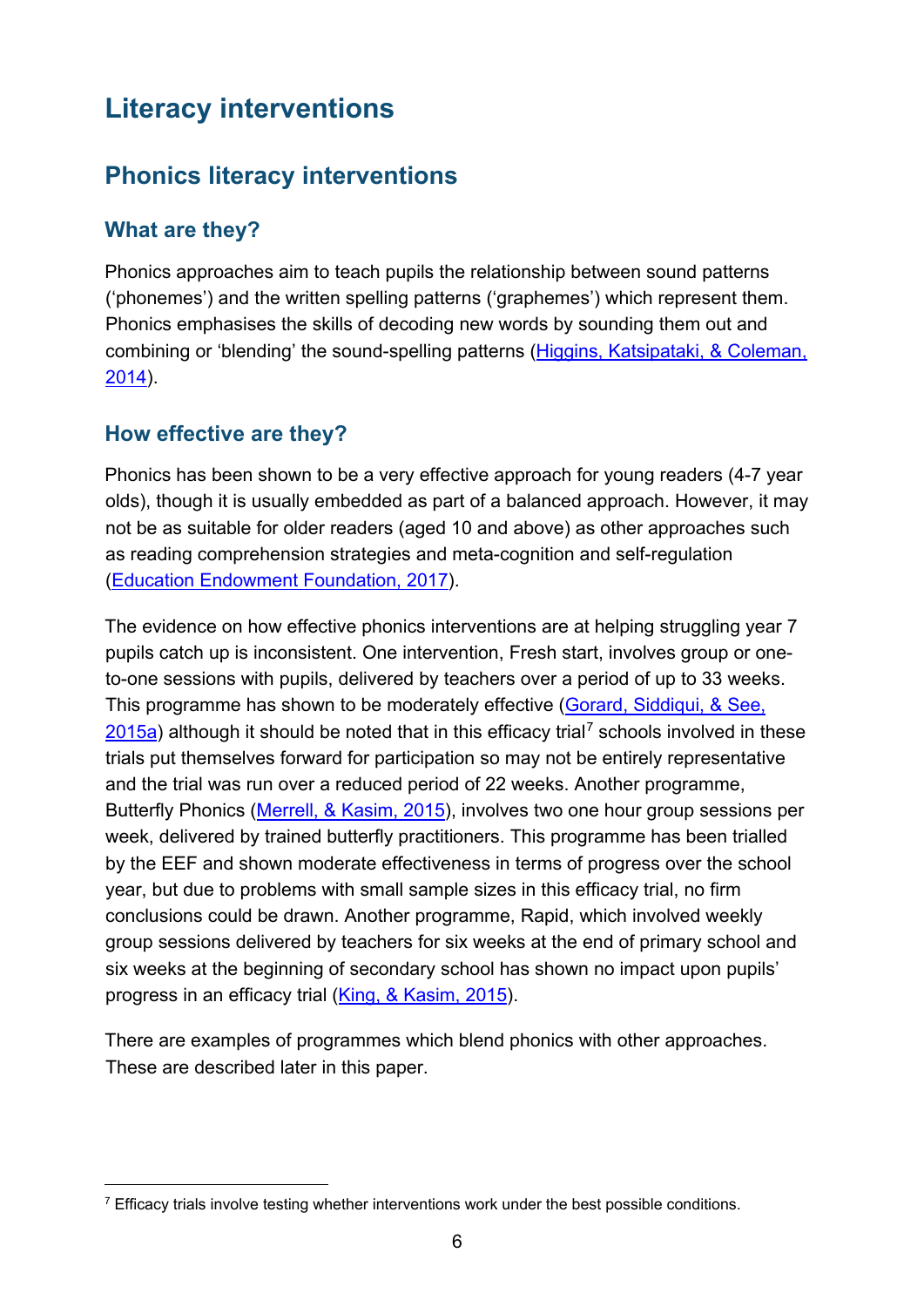#### **What are the costs?**

The estimated cost of these programmes range from  $£108<sup>8</sup>$  $£108<sup>8</sup>$  $£108<sup>8</sup>$  up to  $£205<sup>9</sup>$  $£205<sup>9</sup>$  $£205<sup>9</sup>$  per pupil.

#### **What else should I consider?**

Consideration should be given to the age appropriateness of materials when used with older readers. Further, phonics is usually embedded in a broad literacy approach [\(Education Endowment Foundation, 2017a](https://educationendowmentfoundation.org.uk/resources/teaching-learning-toolkit/phonics/)). Interventions delivered by teaching assistants appear effective, but those delivered by teachers appear more so [\(Higgins,](https://educationendowmentfoundation.org.uk/public/files/Publications/EEF_Interim_Evidence_Brief_ReadingaAtTheTransition.pdf)  [Katsipataki, & Coleman, 2014\)](https://educationendowmentfoundation.org.uk/public/files/Publications/EEF_Interim_Evidence_Brief_ReadingaAtTheTransition.pdf). Further, the period at the end of primary and beginning of secondary school may not be the most effective time to conduct an intervention as pupils may be unsettled.

|                                    | <b>Frequency of</b>                                                                      | <b>Delivery</b>                                                                                                           | Length of                                                                                                              | <b>Target</b>                                                                                                            | <b>Estimated</b>     |
|------------------------------------|------------------------------------------------------------------------------------------|---------------------------------------------------------------------------------------------------------------------------|------------------------------------------------------------------------------------------------------------------------|--------------------------------------------------------------------------------------------------------------------------|----------------------|
|                                    | sessions                                                                                 | <b>Method</b>                                                                                                             | intervention                                                                                                           | <b>Pupils</b>                                                                                                            | cost                 |
|                                    | Two one-hour<br>lessons per                                                              | Group sessions<br>with six to eight                                                                                       | $10 - 12$ weeks                                                                                                        | Pupils who<br>did not                                                                                                    | £108.50<br>per pupil |
| <b>Butterfly</b><br><b>Phonics</b> | week                                                                                     | pupils per<br>group, led by<br>trained Butterfly<br>practitioners<br>working with<br>teaching<br>assistants               |                                                                                                                        | achieve<br>Level 4 in<br>KS2 SATs or<br>pupils whose<br>reading skills<br>were at least<br>a year<br>behind their<br>age |                      |
| <b>Fresh Start</b>                 | The evidence<br>reported here<br>involved one<br>hour session<br>three times per<br>week | Group and one-<br>to-one sessions<br>depending upon<br>pupil needs                                                        | The evidence<br>reported on<br>here is from a<br>22 week<br>intervention                                               | Pupils who<br>had not<br>achieved<br>Level 4b in<br>English at<br>the end of<br>KS <sub>2</sub>                          | £116<br>per pupil    |
| <b>Rapid Phonics</b>               | One and a half<br>hours per<br>week                                                      | Group sessions<br>delivered by<br>teachers with<br>experience of<br>teaching<br>children with<br>literacy<br>difficulties | Six weeks in<br>summer term at<br>primary school,<br>and then six<br>weeks in<br>autumn term at<br>secondary<br>school | Pupils who<br>had not<br>achieved<br>Level 4b in<br>English by<br>the end of<br>KS <sub>2</sub>                          | £205<br>per pupil    |

<span id="page-6-0"></span>8 Butterfly Phonics

<span id="page-6-1"></span><sup>9</sup> Rapid Phonics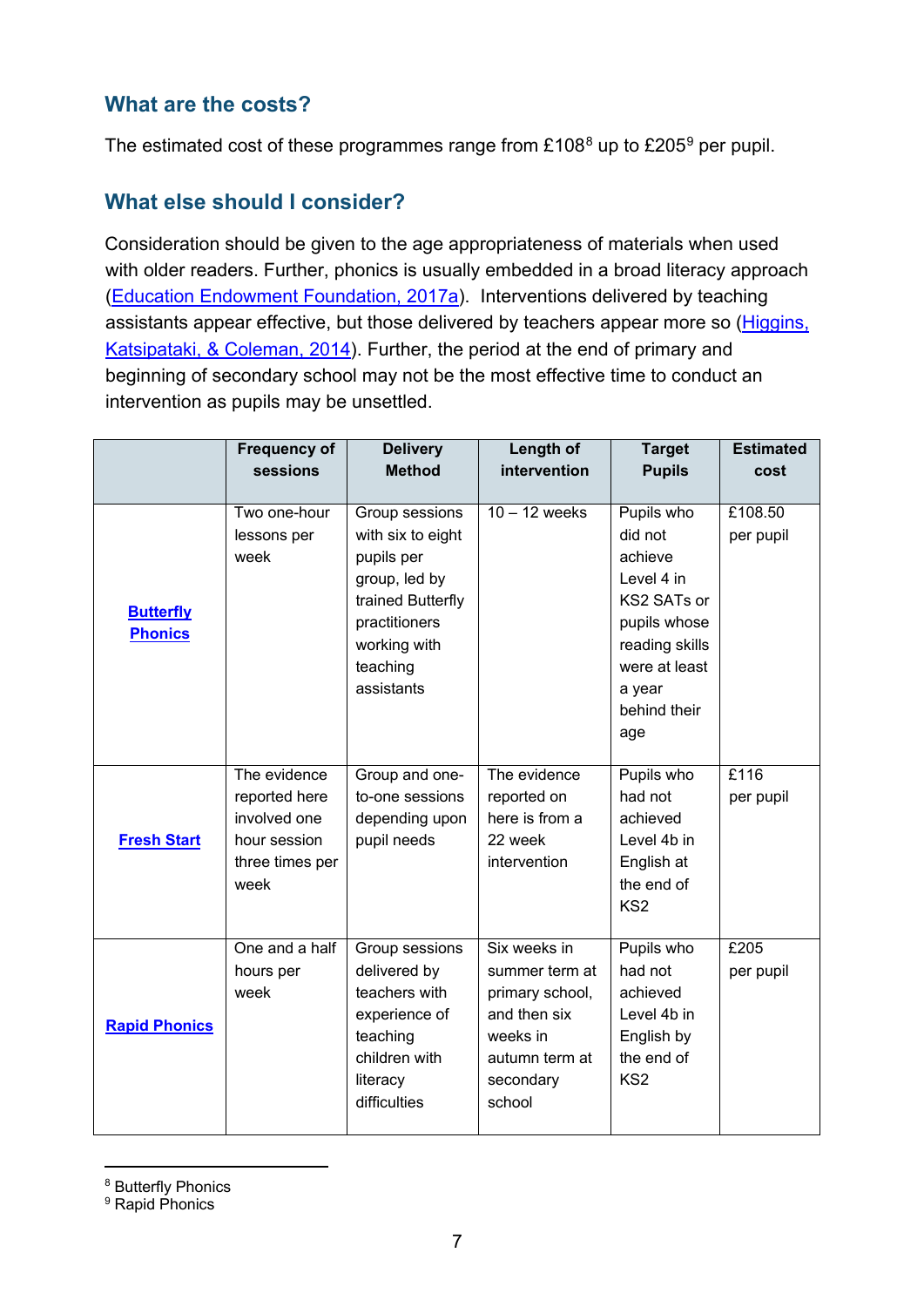## <span id="page-7-0"></span>**Summer schools and Saturday schools**

#### **What are they?**

Summer schools are run during the summer holidays and are typically used to help low-attaining pupils to catch up or to prevent the loss of skills or knowledge over summer. These are usually school-length days consisting of literacy lessons or workshops, enrichment activities, and time for recreation. These can be delivered by teachers, volunteers, or professionals in the topic (e.g. authors or poets).

Saturday school programmes work in a similar way, using out of school days to enable low-attaining pupils to catch up in literacy. For example, SHINE is a Saturday school programme that revisits areas in which pupils are struggling through enrichment opportunities. The SHINE programme was run for 25 weeks throughout the year [\(Menzies et al., 2015\)](https://educationendowmentfoundation.org.uk/public/files/Publications/Campaigns/Evaluation_Reports/EEF_Project_Report_ShineInSecondaries.pdf).

As summer schools tend to involve literacy and numeracy sessions, this report has summarised these programmes in this section, where it focuses on literacy, and later in the section on numeracy.

#### **How effective are they?**

In general, summer schools are beneficial to older struggling readers, with research by the EEF finding a positive effect upon progress can be made (Higgins, Katsipataki [& Coleman, 2014\)](https://educationendowmentfoundation.org.uk/public/files/Publications/EEF_Interim_Evidence_Brief_ReadingaAtTheTransition.pdf).

As a literacy catch-up strategy for pupils about to begin secondary school, less is known about the effectiveness of summer schools. The Future Foundations involved academic lessons in the mornings followed by enrichment activities like sports, arts and cookery in the afternoon. Through an efficacy trial, the programme was found to have positive, low effect upon pupils' progress. Pupils in the programmes have been found to make a slightly higher improvement in reading comprehension and writing skills than children who did not participate [\(Gorard, Siddiqui & See, 2014a](https://educationendowmentfoundation.org.uk/public/files/Support/Campaigns/Evaluation_Reports/EEF_Project_Report_FutureFoundationsSummerSchool.pdf)). However, these effects were small and similar to the normal rate of progress over time. The Discover Summer School programme, which consisted of writing and poetry workshops, and enrichment activities , resulted in inconclusive findings through the efficacy trial because the analysis could not rule out other factors being the true cause of effect upon progress [\(Torgerson & Torgerson, 2014a](https://educationendowmentfoundation.org.uk/public/files/Support/Campaigns/Evaluation_Reports/EEF_Project_Report_DiscoverSummerSchool.pdf)).

The SHINE Saturday School programme, which aimed to revisit areas in which pupils were struggling through enrichment activities, was also found to have a small effect on literacy competency, although the EEF concluded that due to the small scale of the pilot trial the intervention should be considered as showing promise rather than demonstrating a firm impact.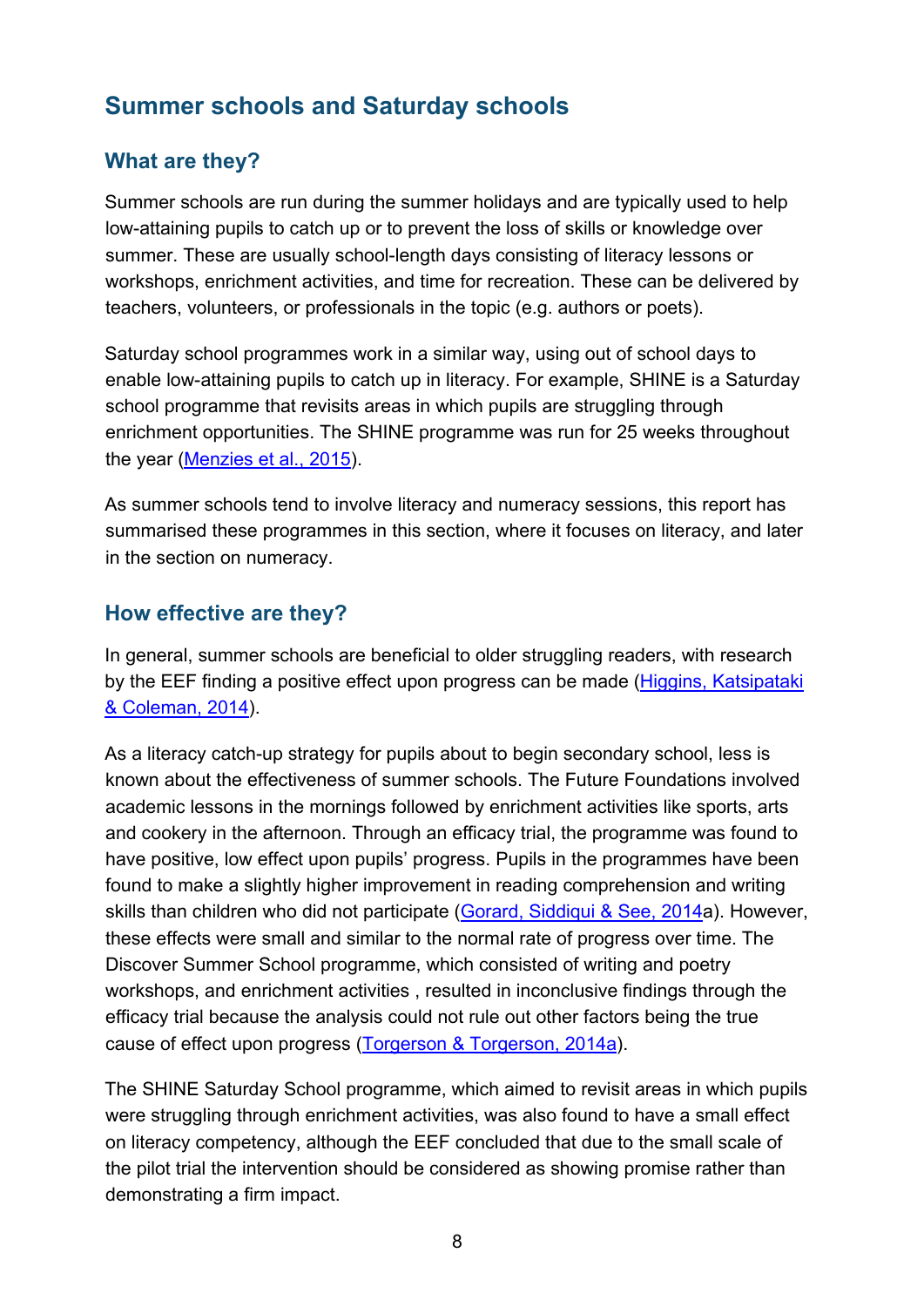#### **What are the costs?**

The cost of summer school programmes is relatively high, ranging from  $£870^{10}$  $£870^{10}$  $£870^{10}$  to £1750<sup>11</sup>. This includes costs of resources, activities, salary costs, training, food, and transport.

#### **What else should I consider?**

One of the greatest barriers to the success of summer schools is a failure in achieving high levels of attendance. Further, summer schools which appear most successful have a clear academic focus [\(Education Endowment Foundation, 2017b\)](https://educationendowmentfoundation.org.uk/resources/teaching-learning-toolkit/summer-schools/). Additionally, consideration should be given to the potential of combining this type of intervention with other approaches, particularly as this occurs outside normal school time.

|                                                   | <b>Frequency of</b><br>sessions                                                                      | <b>Delivery Method</b>                                                                                                                         | Length of<br>intervention | <b>Target Pupils</b>                                                                                                                                                                                                         | <b>Estimated</b><br>cost |
|---------------------------------------------------|------------------------------------------------------------------------------------------------------|------------------------------------------------------------------------------------------------------------------------------------------------|---------------------------|------------------------------------------------------------------------------------------------------------------------------------------------------------------------------------------------------------------------------|--------------------------|
| <b>Future</b><br><b>Foundations</b>               | Two 75-minute<br>academic<br>lessons each<br>morning, One<br>for literacy and<br>one for<br>numeracy | Teachers led the<br>delivery of the<br>programme with<br>support of two<br>mentors (one of<br>which was a<br>sixth-former or<br>other student) | 4 weeks                   | The summer school<br>involved a mixed<br>curriculum of<br>numeracy and<br>literacy, as well as<br>enrichment<br>activities. So pupils<br>who had not<br>achieved Level 4 in<br><b>English and Maths</b><br>at the end of KS2 | £1370<br>per pupil       |
| <b>SHINE</b><br><b>Saturday</b><br>school         | 25 weekly<br>sessions per<br>school year                                                             | Delivered by<br>teachers,<br>teaching<br>assistants, and<br>peer mentors                                                                       | 25 weeks                  | Pupils who have not<br>achieved Level 4 at<br>KS <sub>2</sub>                                                                                                                                                                | £870<br>per pupil        |
| <b>Discover</b><br><b>Summer</b><br><b>School</b> | Morning writing<br>and poetry<br>workshops.<br>Enrichment<br>activities in the<br>afternoons         | Delivered by<br>story builders<br>from Discover,<br>teachers,<br>volunteers and<br>professional<br>authors and<br>poets                        | 4 weeks                   | Pupils who had<br>been predicted to<br>achieve below Level<br>4b in English by the<br>end of KS2                                                                                                                             | £1750<br>per pupil       |

<span id="page-8-0"></span> <sup>10</sup> SHINE

<span id="page-8-1"></span><sup>11</sup> Discover Summer School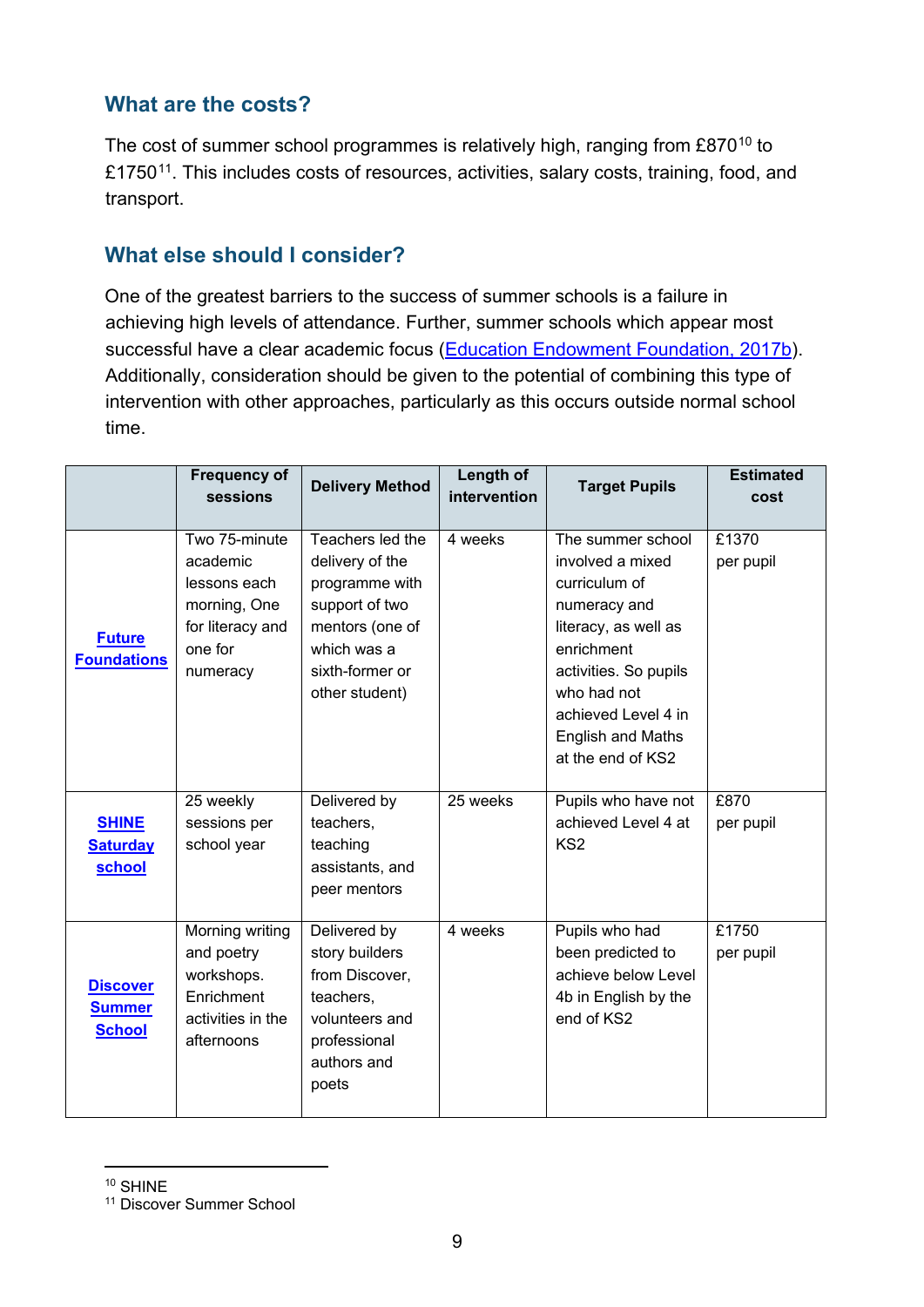## <span id="page-9-0"></span>**Oral language interventions**

#### **What are they?**

Oral interventions aim to help pupils who are low-attaining in literacy with their pronunciation, discussion skills, and speech. Interventions can be individually focussed or targeted towards a group of pupils.

Several programmes involve elements of oral literacy in combination with other approaches, which are discussed later in this paper.

#### **How effective are they?**

The EEF have concluded that this approach can have a low but positive effect upon progress over the year, but these may be more effective in combination with other approaches [\(Higgins, Katsipataki & Coleman, 2014\)](https://educationendowmentfoundation.org.uk/public/files/Publications/EEF_Interim_Evidence_Brief_ReadingaAtTheTransition.pdf).

Evidence related to year 7 catch-up strategies comes from two programmes. Talk for Literacy, found a high improvement through an efficacy trial in children's passage comprehension although no improvement was seen in reading, writing, or speaking abilities [\(Styles & Bradshaw, 2015\)](https://educationendowmentfoundation.org.uk/public/files/Publications/Campaigns/Evaluation_Reports/EEF_Project_Report_TalkForLiteracy.pdf). Another intervention, Rhythm for Reading, aims to improve reading ability by asking children to read to a rhythm like stamping or chanting [\(Styles, Clarkson & Fowler, 2014a](https://educationendowmentfoundation.org.uk/public/files/Support/Campaigns/Evaluation_Reports/EEF_Project_Report_RhythmForReading.pdf)). Research has found a positive, low effect upon pupils progress through an efficacy trial [\(Styles, Clarkson & Fowler,](https://educationendowmentfoundation.org.uk/public/files/Support/Campaigns/Evaluation_Reports/EEF_Project_Report_RhythmForReading.pdf)  [2014\)](https://educationendowmentfoundation.org.uk/public/files/Support/Campaigns/Evaluation_Reports/EEF_Project_Report_RhythmForReading.pdf), although this may have been down to chance as findings were not statistically significant.

Philosophy for Children is an approach to teaching in which students participate in group dialogues focused on philosophical issues. The Philosophy for Children intervention also had a low, positive effect upon pupils' progress (Gorard, Siddiqui & [See, 2015c\)](https://educationendowmentfoundation.org.uk/public/files/Support/Campaigns/Evaluation_Reports/EEF_Project_Report_PhilosophyForChildren.pdf). Although, it should be noted that these findings relate to pupils in years 4, 5 and 6 but are included here as the interventions may be applicable to older struggling pupils too.

#### **What are the costs?**

The costs of group oral interventions are relatively inexpensive, ranging from  $£16^{12}$  $£16^{12}$  $£16^{12}$  to  $£56<sup>13</sup>$  $£56<sup>13</sup>$  $£56<sup>13</sup>$  per pupil. Costs mainly consist of teacher training, salaries of specialists, and resource packs.

<span id="page-9-1"></span><sup>&</sup>lt;sup>12</sup> Philosophy for Children

<span id="page-9-2"></span><sup>&</sup>lt;sup>13</sup> Rhythm for Reading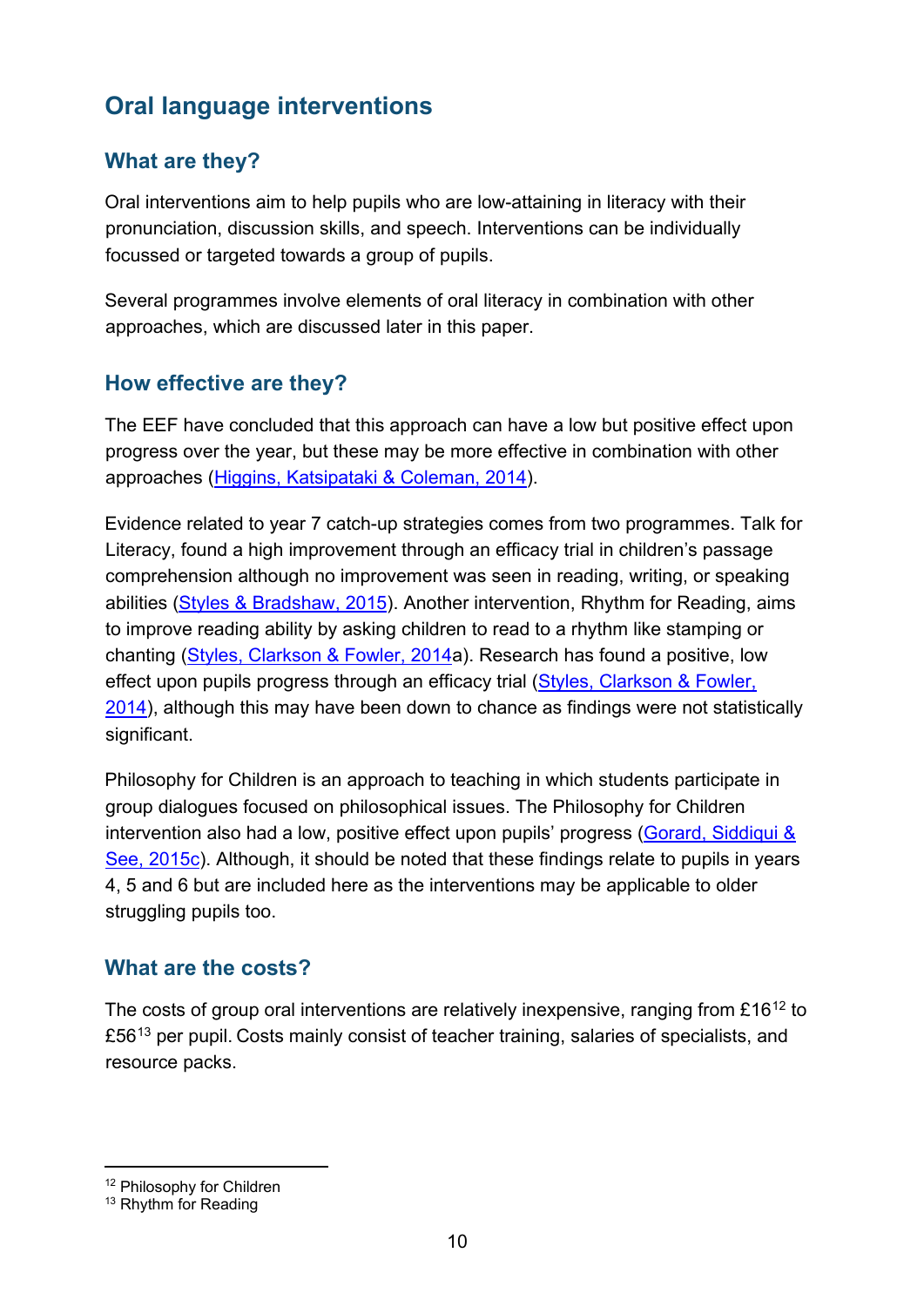#### **What else should I consider?**

The training and development of teachers is of importance, as is the appropriate use of technology to encourage collaboration between students. These approaches tend to be less effective when not connected to curriculum content currently being studied [\(Education Endowment Foundation, 2017c\)](https://educationendowmentfoundation.org.uk/resources/teaching-learning-toolkit/oral-language-interventions/).

|                                     | <b>Frequency of</b><br>sessions                                   | <b>Delivery Method</b>                                                         | Length of<br>intervention             | <b>Target</b><br><b>Pupils</b>                                                                 | <b>Estimated</b><br>cost |
|-------------------------------------|-------------------------------------------------------------------|--------------------------------------------------------------------------------|---------------------------------------|------------------------------------------------------------------------------------------------|--------------------------|
| <b>Talk for</b><br><b>Literacy</b>  | Two sessions per<br>week                                          | Teaching<br>assistants<br>Class size of 3 to<br>8 pupils                       | 23 weeks                              | Pupils who<br>had not<br>achieved<br>Level 4 in<br>English at<br>the end of<br>KS <sub>2</sub> | £29<br>per pupil         |
| <b>Rhythm for</b><br><b>Reading</b> | Weekly 10-minute<br>sessions taken<br>out of normal<br>lessons    | Specialists who<br>later train<br>teachers<br>Class size of up<br>to 10 pupils | 10 weeks                              | Pupils who<br>had not<br>achieved<br>Level 4 in<br>English by<br>the end of<br>KS <sub>2</sub> | £56<br>per pupil         |
| Philosophy<br>for Children          | One session per<br>week<br>(Depending on<br>school<br>preference) | <b>Teachers</b><br>delivered to the<br>whole class                             | 12 months<br>(January to<br>December) | Whole<br>school                                                                                | £16<br>per pupil         |

## <span id="page-10-0"></span>**Reading comprehension interventions**

#### **What are they?**

Reading comprehension interventions aim to help pupils who are low-attaining in literacy with their reading comprehension, ability, and enjoyment. There are a range of delivery methods. For example, one-to-one interventions which use a teacher, teaching assistant, or an older pupil who reads aloud with the child, corrects any mistakes and asks questions to promote an understanding of the text. Computerbased interventions which involve pupils reading eBooks or eTextbooks online in order to improve pupils understanding of text. Also, extra-curricular interventions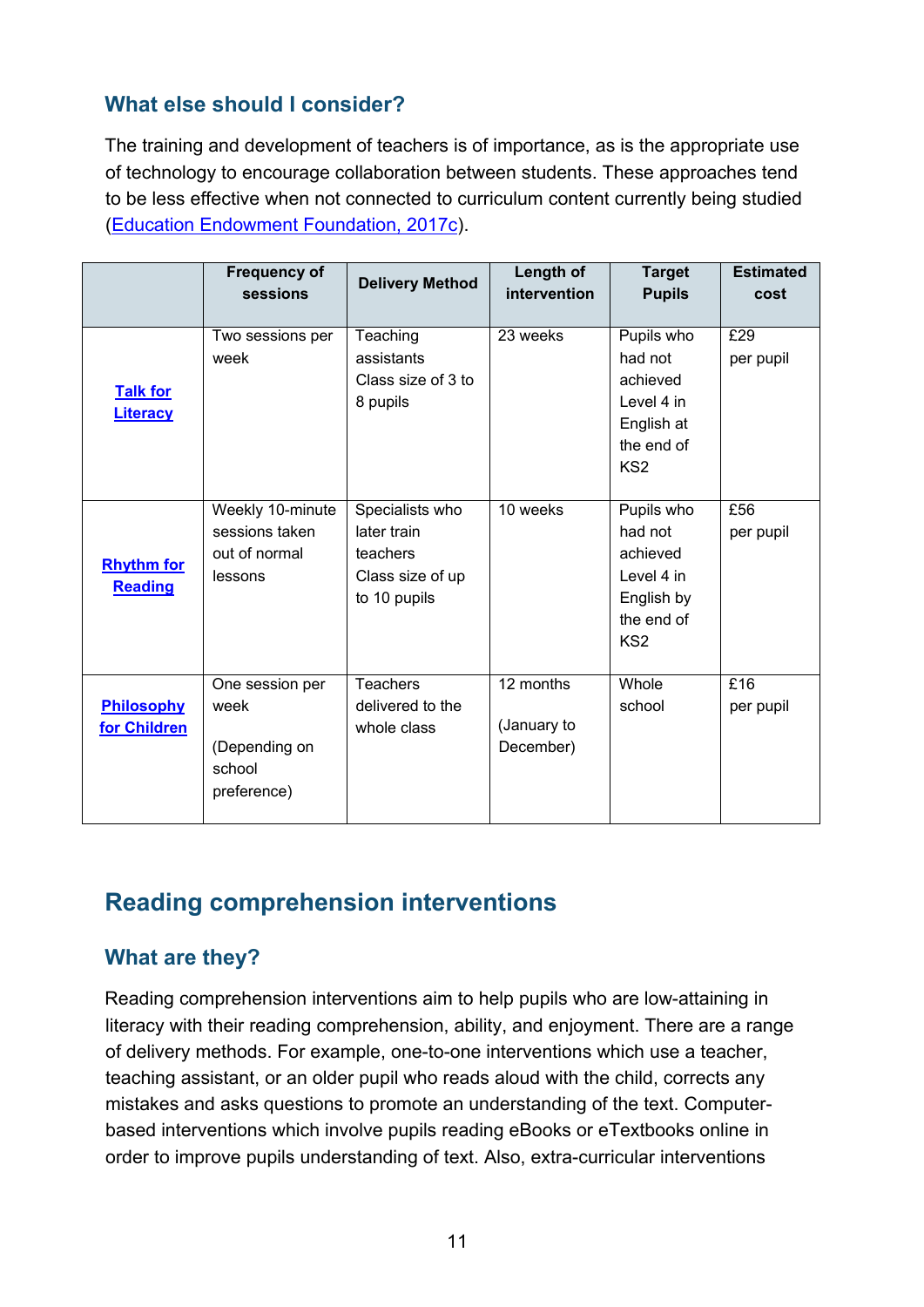which aim to encourage pupils to increase the frequency of their reading, and typically involve events offering a range of books.

#### **How effective are they?**

Overall, reading interventions generally have a positive effect on pupils' attitudes towards reading. Further, they appear to have a moderate, positive effect upon general learning [\(Education Endowment Foundation, 2017d\)](https://educationendowmentfoundation.org.uk/resources/teaching-learning-toolkit/reading-comprehension-strategies/).

There is mixed evidence of the effectiveness of one-to-one reading interventions. One effective intervention, Reach (reading intervention), carried out three 35-minute sessions per week; an efficacy trial found a moderate, positive effect upon pupils' progress over the school year when compared to pupils that did not take part, although the researchers did note some concerns with robustness of the methods so it is possible that schools implementing this intervention in the future would not see the same level of pupil progress. However, reading comprehension itself was not seen to improve, only skills relating to reading like word recognition improved [\(Sibieta, 2016\)](https://educationendowmentfoundation.org.uk/public/files/Support/Campaigns/Evaluation_Reports/EEF_Project_Report_REACH). One daily one-to-one intervention, Switch-on Reading, found a moderately positive effect upon progress over a year through an efficacy trial [\(Gorard, Siddiqui & See, 2015b\)](http://dro.dur.ac.uk/14982/1/14982.pdf). Paired Reading, which aimed to improve year 7 pupils' reading by pairing them with year 9 pupil reading partners [\(Lloyd et al., 2015\)](https://educationendowmentfoundation.org.uk/public/files/Support/Campaigns/Evaluation_Reports/EEF_Project_Report_PairedReading.pdf), and TextNow, which involved one-to-one sessions with a coach each weekday [\(Maxwell et al., 2014\)](https://educationendowmentfoundation.org.uk/public/files/Support/Campaigns/Evaluation_Reports/EEF_Project_Report_TextNow.pdf), found no evidence that reading comprehension or attitudes towards reading improved at all. Another programme, Catch Up Literacy, provided lower achieving children with two 15-minute sessions per week to improve their literacy attainment. The intervention found a positive, low effect upon pupil progress through an efficacy trial but this may have been down to chance (<u>Rutt, 2015</u>).<sup>[14](#page-11-0)</sup>

Computer-based interventions have been found to be effective. Accelerated Reader involved reading eBooks and eTextbooks to promote text comprehension alongside playing online quizzes and games to aid learning. The intervention was found, through an efficacy trial, to have a moderately positive effect upon participating pupils progress compared to pupils who did not participate [\(Siddiqui, Gorard & See, 2016\)](http://dro.dur.ac.uk/16393/1/16393.pdf). RM Books, another intervention using eBooks and eTextbooks to improve reading skills, also found a high positive effect on both reading enjoyment and frequency of independent reading. However, pupils who used RM Books more frequently made more progress [\(Picton & Clark, 2015\)](http://files.eric.ed.gov/fulltext/ED570688.pdf).

One instance of extra-curricular reading comprehension intervention is the Chatterbooks programme which aims to increase pupils' motivation to read by providing resources to encourage reading for pleasure. It has been found to improve

<span id="page-11-0"></span> $14$  Findings may have occurred due to chance because the research was not able to detect a statistically significant relationship.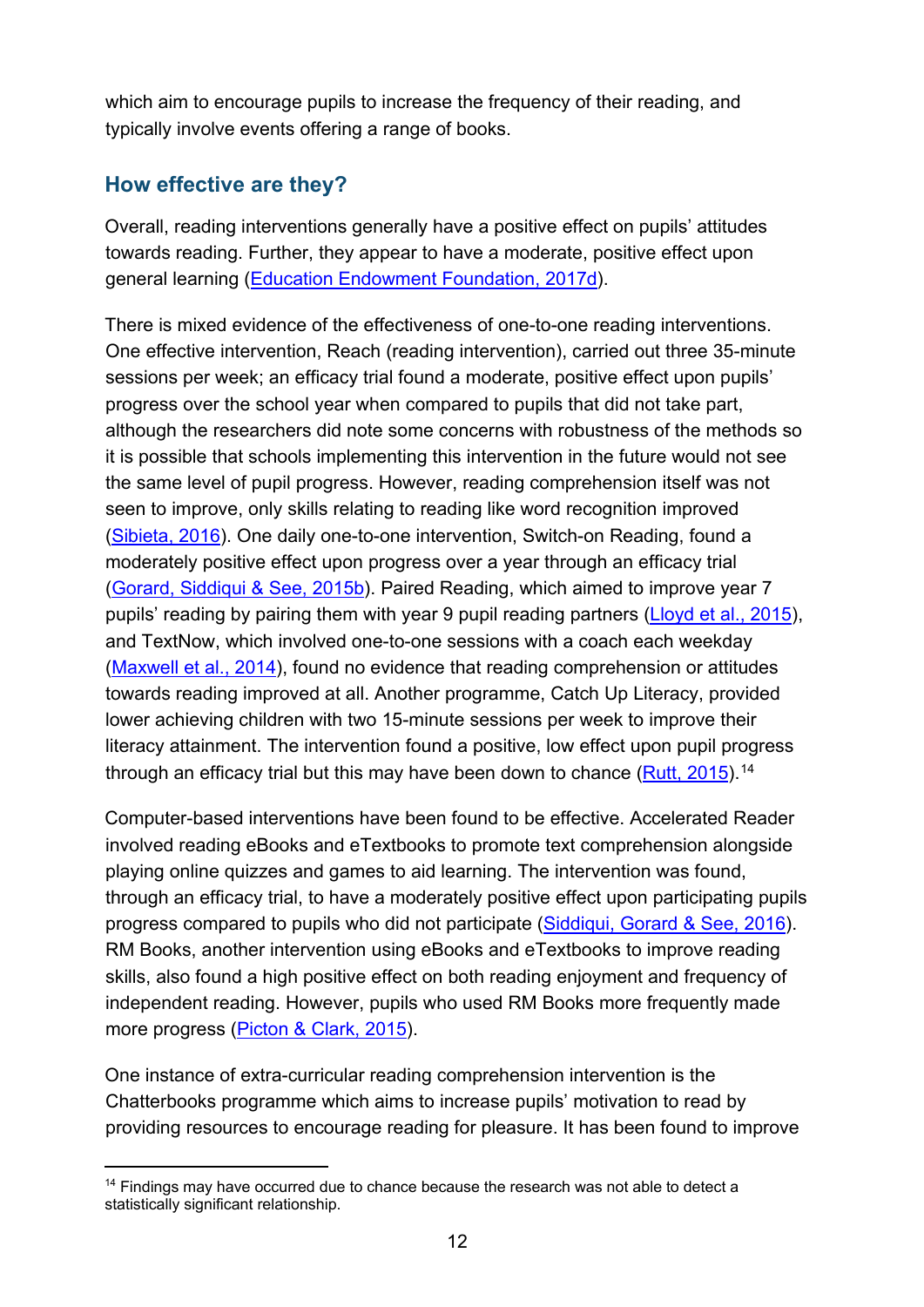children's attitudes towards reading and was reviewed positively by deliverers in interviews. However, when comparing pre and post reading test results through an efficacy trial, the intervention had a slightly negative impact on pupils' reading ability and was not found to be effective [\(Styles, Clarkson & Fowler, 2014b](https://educationendowmentfoundation.org.uk/public/files/Support/Campaigns/Evaluation_Reports/EEF_Project_Report_Chatterbooks.pdf)).

#### **What are the costs?**

Computer-based interventions are relatively inexpensive, for example Accelerated Reader worked out at £9 per pupil, whereas most one-to-one interventions are more expensive at up to £627[15](#page-12-0) per pupil.

#### **What else should I consider?**

Reading comprehension interventions are likely to work best when used in combination with other approaches. [16](#page-12-1) Further, it is important for teachers to assess pupils' needs prior to implementation as it appears less effective when pupils lack particular phonics or vocabulary skills [\(Higgins, Katsipataki & Coleman, 2014\)](https://educationendowmentfoundation.org.uk/public/files/Publications/EEF_Interim_Evidence_Brief_ReadingaAtTheTransition.pdf).

|                                           | <b>Frequency of</b><br>sessions                                                       | <b>Delivery</b><br><b>Method</b>         | Length of<br>intervention                                                                                           | <b>Target Pupils</b>                                                                   | <b>Estimated</b><br>cost         |
|-------------------------------------------|---------------------------------------------------------------------------------------|------------------------------------------|---------------------------------------------------------------------------------------------------------------------|----------------------------------------------------------------------------------------|----------------------------------|
| <b>Switch-on</b><br><b>Reading</b>        | Daily sessions<br>flexible per school<br>(at least 40<br>sessions overall)            | Teaching<br>assistants<br>and librarians | 10 weeks                                                                                                            | Children<br>achieving<br>below Level 4<br>in English by<br>the end of KS2              | £627<br>per pupil                |
| <b>Reach</b><br>(reading<br>intervention) | Three 35-minute<br>sessions per week<br>with pupils taken<br>out of normal<br>lessons | Teaching<br>assistants                   | 20 weeks                                                                                                            | Pupils with<br>reading<br>difficulties                                                 | £486<br>per TA<br>£275 per pupil |
| <b>Catch Up</b><br><b>Literacy</b>        | Two 15-minute<br>sessions per week                                                    | Teaching<br>assistants                   | 30 weeks at the<br>transition from<br>primary to<br>secondary<br>school<br>(with a break for<br>summer<br>holidays) | Pupils<br>predicted to<br>achieve below<br>Level 4b in<br>English by the<br>end of KS2 | £796 per<br>pupil <sup>17</sup>  |

<span id="page-12-0"></span> <sup>15</sup> Switch-on Reading

<span id="page-12-1"></span> $16$  For example, the EEF find that reading comprehension works well when combined with collaborative- and peer-learning techniques. Blended approaches used as a year 7 catch-up strategy are described later in this paper.

<span id="page-12-2"></span><sup>&</sup>lt;sup>17</sup> This paper has reported costs as calculated in EEF trials. Upfront investment means the cost of some interventions will reduce over time and be lower than those quoted in this review. Costs will also vary if the intervention is implemented differently to the approach taken in the EEF trial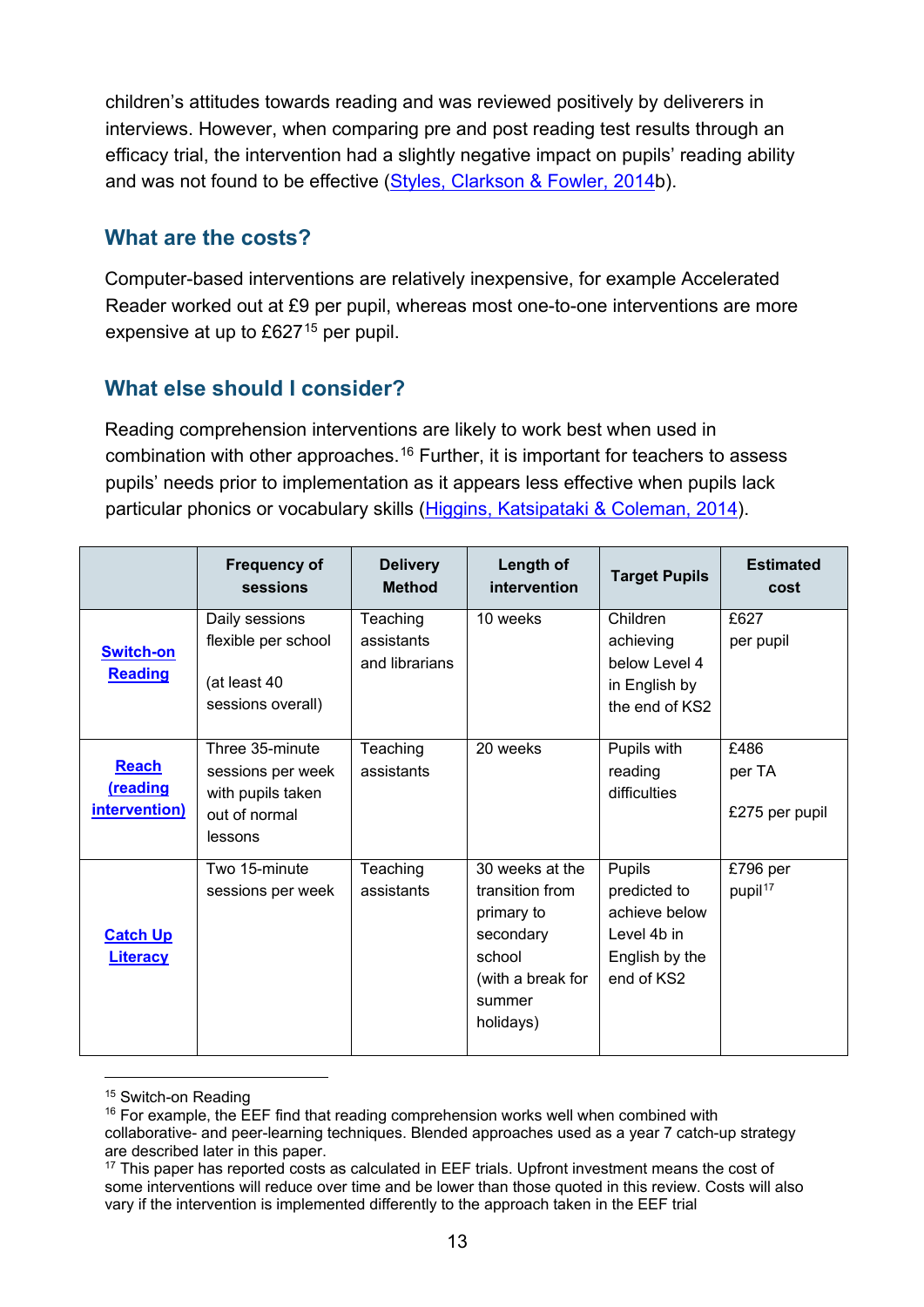|                     | Weekly 20-minute                | Peer mentors                  | 16 weeks                        | All year 7                      | £10.50     |
|---------------------|---------------------------------|-------------------------------|---------------------------------|---------------------------------|------------|
|                     | sessions                        | who were in                   |                                 | pupils, in                      | per pupil  |
| <b>Paired</b>       |                                 | year 9                        |                                 | schools where                   |            |
| <b>Reading</b>      |                                 |                               |                                 | number of                       |            |
|                     |                                 |                               |                                 | pupils eligible                 |            |
|                     |                                 |                               |                                 | for FSM is                      |            |
|                     |                                 |                               |                                 | above average                   |            |
|                     | Daily 20-minute                 | Volunteer                     | 5 weeks at the                  | Pupils unlikely                 | £112       |
|                     | sessions each                   | coaches                       | end of primary                  | to achieve                      | per pupil  |
|                     | weekday with                    |                               | school, 10                      | Level 4a or                     |            |
|                     | pupils expected to              |                               | weeks at the                    | above in                        |            |
| <b>TextNow</b>      | read independently              |                               | beginning of                    | English by the                  |            |
|                     | for 20 minutes each             |                               | secondary                       | end of KS2                      |            |
|                     | day further to the              |                               | school                          |                                 |            |
|                     | intervention                    |                               |                                 |                                 |            |
|                     | sessions.                       |                               |                                 |                                 |            |
|                     |                                 |                               |                                 |                                 |            |
|                     | Flexible                        | No delivery                   | 4 months                        | Decided by                      | Flexible   |
|                     |                                 | $needed -$                    | (ranging from 2<br>to 8 months) | individual<br>school, most      |            |
|                     |                                 | pupils read<br>the eBooks     |                                 | decided to                      |            |
| <b>RM Books</b>     |                                 | independently                 |                                 | focus on less                   |            |
|                     |                                 |                               |                                 | confident                       |            |
|                     |                                 |                               |                                 | readers and                     |            |
|                     |                                 |                               |                                 | those eligible                  |            |
|                     |                                 |                               |                                 | for FSM                         |            |
|                     |                                 |                               |                                 |                                 |            |
|                     | Flexible                        | <b>Teachers</b>               | 20 weeks                        | Pupils who                      | £9         |
|                     |                                 | agree goals to<br>be achieved |                                 | had not                         | per pupil  |
| <b>Accelerated</b>  |                                 | by pupil                      |                                 | achieved<br>Level 4 in          |            |
| <b>Reader</b>       |                                 | through                       |                                 | English at the                  |            |
|                     |                                 | independent                   |                                 | end of KS2                      |            |
|                     |                                 | reading                       |                                 |                                 |            |
|                     |                                 |                               |                                 |                                 |            |
|                     | Saturday mornings               | External                      | 7 months                        | Pupils who                      | £10 to £20 |
|                     | once a week                     | trained                       |                                 | had not                         | per pupil  |
|                     | (Chatterbooks). Or              | graduates                     |                                 | received a                      |            |
|                     | replacing 15<br>minutes of a 60 |                               |                                 | secure Level 4                  |            |
| <b>Chatterbooks</b> | minute session                  |                               |                                 | in English at<br>the end of KS2 |            |
|                     | where children read             |                               |                                 |                                 |            |
|                     | aloud                           |                               |                                 |                                 |            |
|                     | (Chatterbooks                   |                               |                                 |                                 |            |
|                     | Plus)                           |                               |                                 |                                 |            |
|                     |                                 |                               |                                 |                                 |            |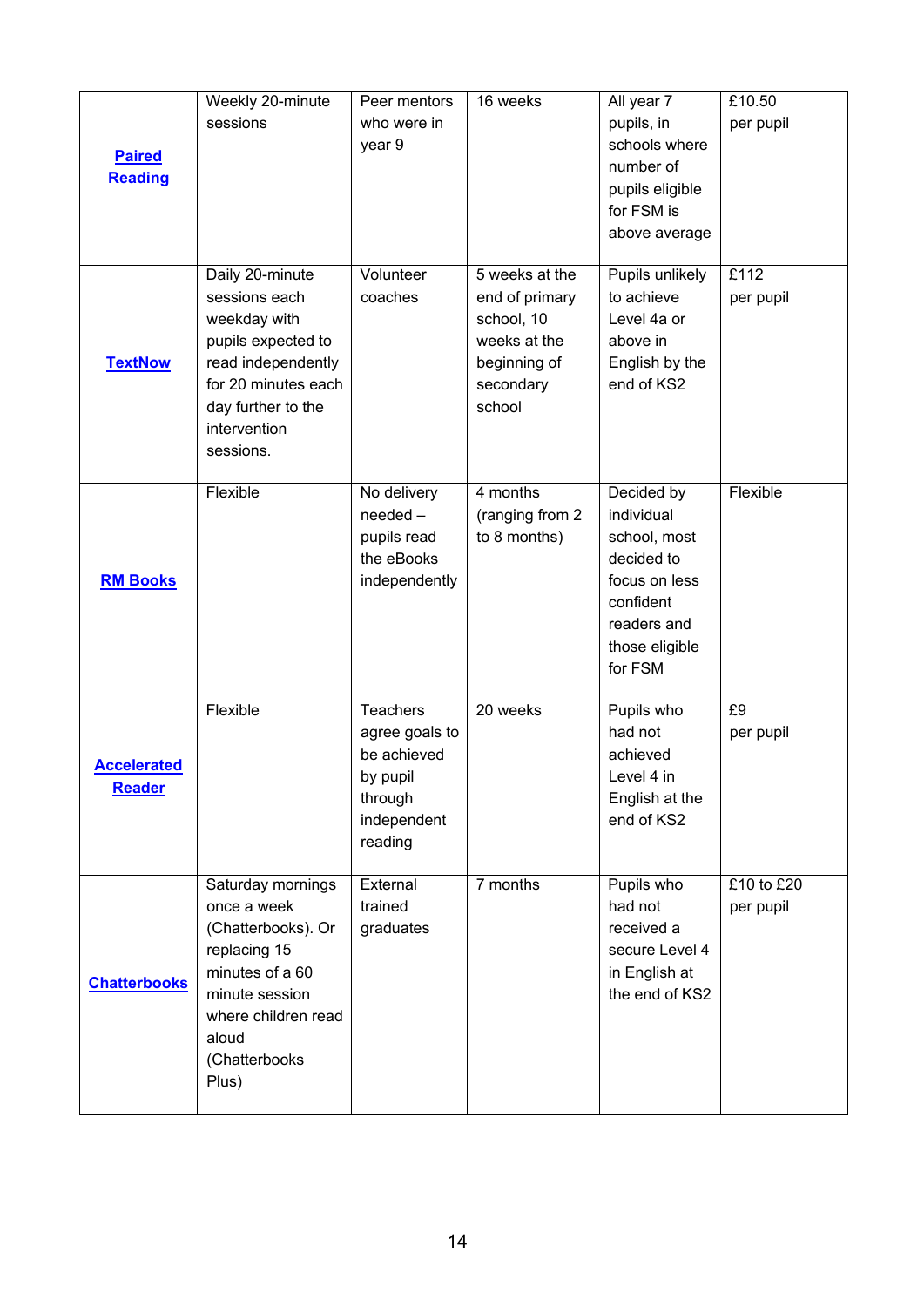## <span id="page-14-0"></span>**Writing interventions**

#### **What are they?**

Writing interventions include Grammar for writing: an intervention that encourages pupils to improve how their writing communicates with the reader. This is done through making connections between a linguistic feature and the affect it has on the piece of writing, rather than by focusing on grammatical inaccuracies [\(Torgerson &](https://educationendowmentfoundation.org.uk/public/files/Support/Campaigns/Evaluation_Reports/EEF_Project_Report_GrammarForWriting.pdf)  [Torgerson, 2014b\)](https://educationendowmentfoundation.org.uk/public/files/Support/Campaigns/Evaluation_Reports/EEF_Project_Report_GrammarForWriting.pdf). Another intervention, Improving Writing Quality, involves pupils taking part in memorable experiences like local trips. The trips are then used as topics for pupils to write about. Their writing is then supported by Self-Regulated Strategy Development - a guideline to help pupils plan, monitor and evaluate their writing [\(Torgerson & Torgerson, 2014c\)](https://educationendowmentfoundation.org.uk/public/files/Projects/Evaluation_Reports/EEF_Evaluation_Report_-_Improving_Writing_Quality.pdf).

#### **How effective are they?**

Both writing interventions assessed were found to be effective by the EEF. In the Improving Writing Quality intervention, a very high positive effect was seen upon progress over the course of the programme through an efficacy trial (Torgerson & [Torgerson, 2014c\)](https://educationendowmentfoundation.org.uk/public/files/Projects/Evaluation_Reports/EEF_Evaluation_Report_-_Improving_Writing_Quality.pdf). The Grammar for Writing intervention was found to have a low, positive effect upon pupils progress, however the evaluation concluded it was likely the result of teaching in small groups as opposed to the intervention per se [\(Torgerson & Torgerson, 2014b\)](https://educationendowmentfoundation.org.uk/public/files/Support/Campaigns/Evaluation_Reports/EEF_Project_Report_GrammarForWriting.pdf).

#### **What are the costs?**

Both writing interventions discussed are relatively inexpensive. Grammar for Writing is £20 per pupil based on 60 pupils receiving the intervention, including the training of two teachers. In the Improving Writing Quality intervention, participating schools received funding from the programme.

#### **What else should I consider?**

The size of the group appears to be an important consideration as findings appear more positive when Writing interventions are delivered to small groups rather than as a whole class.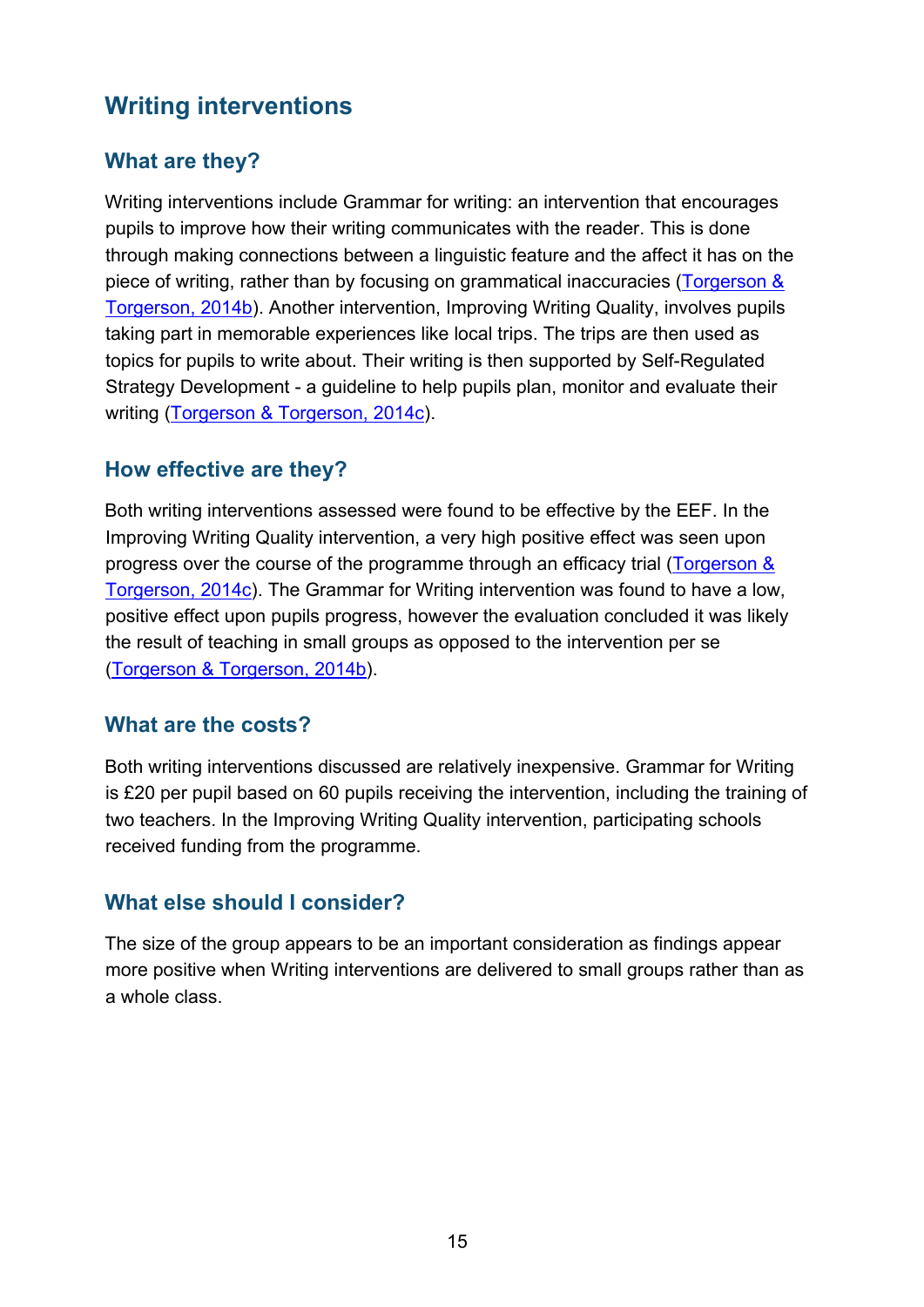|                  | <b>Frequency of</b><br>sessions | <b>Delivery Method</b> | Length of<br>intervention | <b>Target Pupils</b> | <b>Estimated</b><br>cost |
|------------------|---------------------------------|------------------------|---------------------------|----------------------|--------------------------|
|                  | 15 sessions -                   | Teachers trained       | 4 weeks                   | Pupils               | £20                      |
|                  | flexible over                   | by the intervention    |                           | attaining            | per pupil                |
| <b>Grammar</b>   | the 4 weeks                     | (3 days of training)   |                           | between Level        |                          |
| for Writing      |                                 |                        |                           | 3 and Level 4b       |                          |
|                  |                                 |                        |                           | in English at        |                          |
|                  |                                 |                        |                           | the end of KS2       |                          |
|                  |                                 |                        |                           |                      |                          |
| <b>Improving</b> | Delivered in                    | Teachers, in the       | Last 6 weeks of           | Struggling           | £60                      |
| <b>Writing</b>   | English                         | order set out in the   | year 6 and first          | readers in           | per teacher              |
|                  | lessons                         | manual, but with       | term of year 7            | year 6 and 7         | $~5$ 2 per               |
| <b>Quality</b>   |                                 | some flexibility       |                           |                      | pupil)                   |
|                  |                                 |                        |                           |                      |                          |

## <span id="page-15-0"></span>**Blended literacy interventions**

#### **What are they?**

Blended interventions are programmes which combine multiple approaches into a coherent package (e.g. phonics and writing).

#### **How effective are they?**

Due to the nature of blended interventions it is difficult to provide a meaningful assessment of their effectiveness as a whole. Nevertheless, individual programmes are described below with information about their impact upon pupil outcomes.

The Perry Beeches Coaching Programme is a one-to-one intervention that provides pupils with a coach who supports both their reading and writing. The intervention showed strong evidence of promise through an efficacy trial with a moderate positive effect upon progress for pupils who took part in the programme [\(Lord et al., 2015\)](https://v1.educationendowmentfoundation.org.uk/uploads/pdf/Perry_Beeches.pdf).

The Reach Language Comprehension intervention involves meta-cognition, reading comprehension, making inferences from text, writing stories and vocabulary training. This intervention was found to have high effectiveness through an efficacy trial [\(Sibieta, 2016\)](https://educationendowmentfoundation.org.uk/our-work/projects/reach/). It should be noted that the researchers did raise some concerns with robustness of the methods, so it is possible that schools implementing this intervention in the future would not see the same level of pupil progress. Further, reading comprehension itself was not seen to improve, only skills relating to reading like word recognition improved.

Another programme, Response to Intervention, involved a tiered approach to identify the needs of low-achieving pupils. It begins with whole class teaching (tier 1),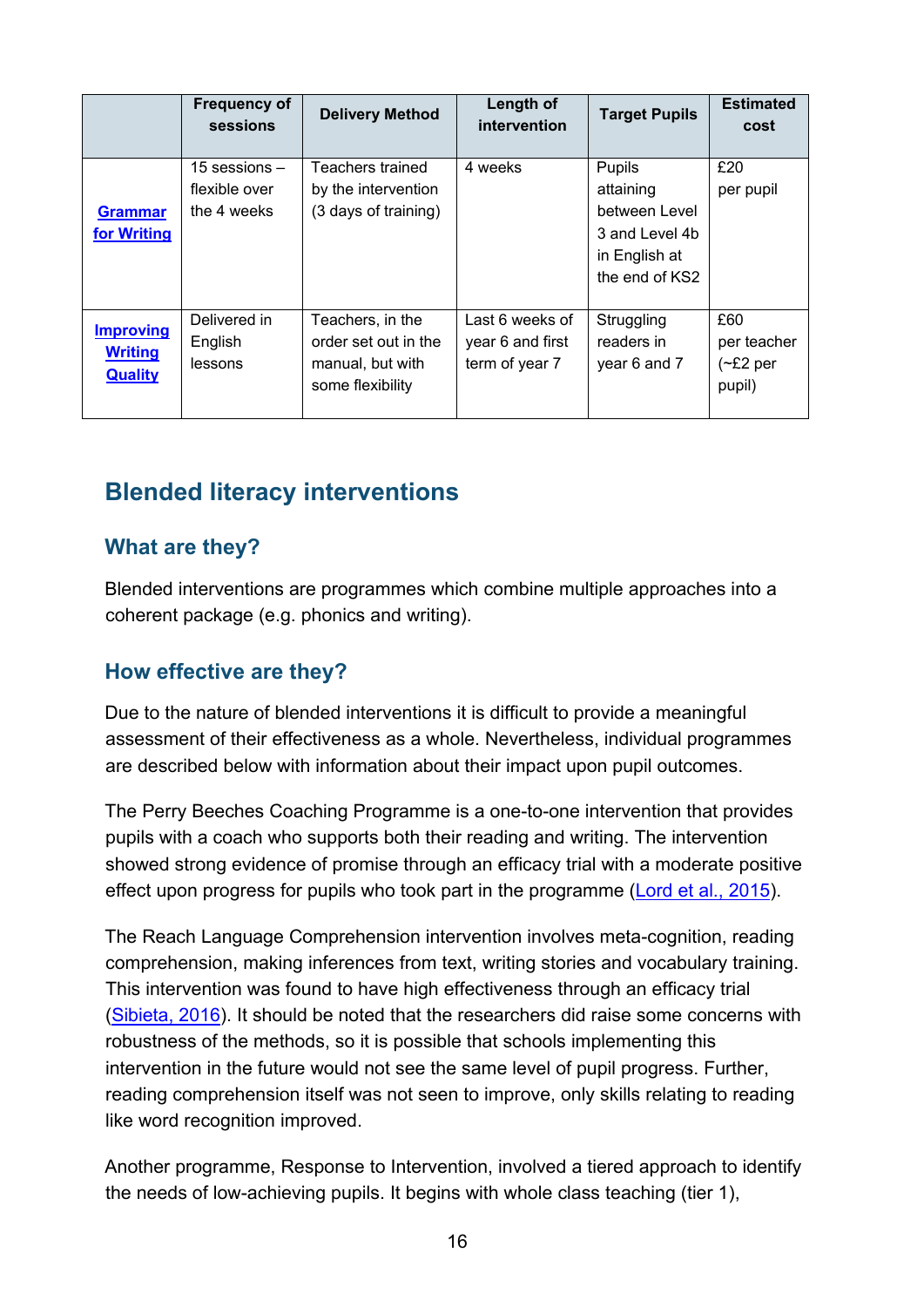followed by small group tuition (tier 2), and then one-to-one tutoring (tier 3). The evidence on Response to intervention is inconclusive, with positive results through an efficacy trial, although due to methodological issues within these studies firm conclusions cannot be drawn about the interventions effectiveness [\(Gorard, Siddiqui](https://educationendowmentfoundation.org.uk/public/files/Support/Campaigns/Evaluation_Reports/EEF_Project_Report_ResponseToIntervention.pdf)  [& See, 2014b\)](https://educationendowmentfoundation.org.uk/public/files/Support/Campaigns/Evaluation_Reports/EEF_Project_Report_ResponseToIntervention.pdf).

Units of Sound is a computer-based programme designed to help struggling readers with reading and spelling skills [\(Sheard, Chambers & Elliott, 2015\)](https://educationendowmentfoundation.org.uk/public/files/Publications/Campaigns/Evaluation_Reports/EEF_Project_Report_UnitsOfSound.pdf). Tutor Trust provides affordable small group and one-to-one tuition by recruiting university students or recent graduates to provide maths and English tuition in year 6 and 7 [\(Buchanan et al., 2015\)](https://educationendowmentfoundation.org.uk/public/files/Publications/Campaigns/Evaluation_Reports/EEF_Project_Report_AffordableIndividualAndSmallGroupTuition_Secondary.pdf). Trials assessing the effectiveness of the Units of Sound and Tutor Trust programmes were compromised and as such no firm conclusions can be drawn from these.

The Vocabulary Enrichment Intervention Full Programme teaches children new words and encourages them to use these in their speaking and writing. There is no evidence that Vocabulary Enrichment Full Intervention Programme has an impact upon pupils' literacy progress [\(Styles, Stevens, Bradshaw & Clarkson, 2014\)](https://educationendowmentfoundation.org.uk/public/files/Support/Campaigns/Evaluation_Reports/EEF_Project_Report_VocabularyEnrichment.pdf).

#### **What are the costs?**

The variation in how much these interventions cost is large due to the diversity of individual programmes. Some cost £1,400 per pupil<sup>[18](#page-16-0)</sup> whereas others cost £75 per pupil. [19](#page-16-1)

#### **What else should I consider?**

The evidence from Response to Intervention suggests that it may have been more effective had it been run over the entire academic year as opposed to being used as a shorter catch-up strategy.<sup>[20](#page-16-2)</sup>

<span id="page-16-0"></span> <sup>18</sup> Perry Beeches Coaching Programme

<span id="page-16-1"></span><sup>19</sup> Vocabulary Enrichment Intervention Programme

<span id="page-16-2"></span><sup>20</sup> Response to intervention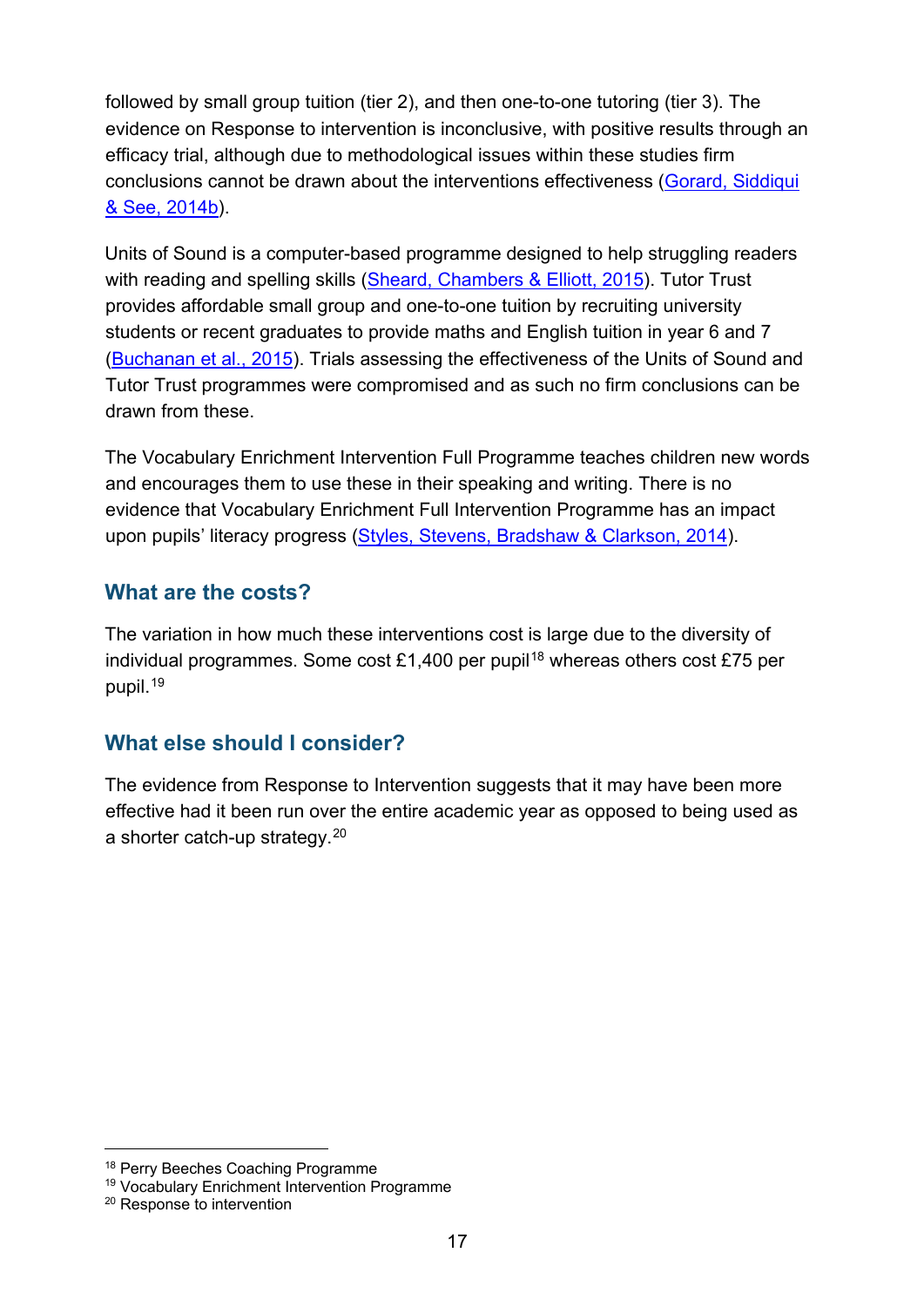|                                                                                                  | <b>Frequency of</b><br>sessions                                                                                                 | <b>Delivery Method</b>                                                                                                             | Length of<br>intervention                                                                       | <b>Target Pupils</b>                                                                                                              | <b>Estimated</b><br>cost |
|--------------------------------------------------------------------------------------------------|---------------------------------------------------------------------------------------------------------------------------------|------------------------------------------------------------------------------------------------------------------------------------|-------------------------------------------------------------------------------------------------|-----------------------------------------------------------------------------------------------------------------------------------|--------------------------|
| <b>Response</b><br><u>to</u><br><b>Intervention</b>                                              | Dependent upon<br>individual pupil<br>needs                                                                                     | Teachers with the<br>support of RTI<br>staff                                                                                       | Dependent<br>upon<br>individual<br>pupil needs                                                  | Pupils identified<br>as at risk of not<br>achieving Level<br>4 in English at<br>KS <sub>2</sub>                                   | £117 per<br>pupil        |
| <b>Reach</b><br>(language<br>comprehens<br><u>ion)</u>                                           | Three 35 minute<br>sessions per<br>$week - pupils$<br>taken out of<br>normal lessons                                            | Teaching<br>assistants                                                                                                             | 20 weeks                                                                                        | Pupils with<br>reading<br>difficulties                                                                                            | £486<br>per TA           |
| <b>Vocabulary</b><br><b>Enrichment</b><br><b>Full</b><br><b>Intervention</b><br><b>Programme</b> | Replacement of<br>pupils usual<br>English lessons                                                                               | Teachers who<br>had received<br>training on the<br>intervention<br>deliver the<br>intervention to<br>smaller than<br>usual classes | 19 weeks                                                                                        | Pupils<br>predicted to<br>achieve Level<br>4b or below at<br>KS <sub>2</sub>                                                      | £75<br>per pupil         |
| <b>Units of</b><br><b>Sound</b>                                                                  | One 60 minute<br>session followed<br>by another 30<br>minute session                                                            | Group sessions<br>led by teachers<br>or teaching<br>assistants who<br>had been trained<br>in delivery of the<br>intervention       | 18 weeks                                                                                        | Pupils who had<br>scored below<br>Level 4 on KS2<br><b>SATs</b>                                                                   | £250<br>per pupil        |
| <b>Perry</b><br><b>Beeches</b><br><b>Coaching</b><br><b>Programme</b>                            | The programme<br>was intended to<br>involve five one-<br>hour sessions per<br>fortnight,<br>although this<br>varied in practice | External graduate<br>coaches                                                                                                       | Over<br>academic<br>year (year 7)                                                               | Pupils who had<br>not achieved<br>Level 4c in<br>English by the<br>end of KS2                                                     | £1,400<br>per pupil      |
| <b>Tutor Trust</b>                                                                               | 15 hours of tuition<br>in year 6 followed<br>by 10 hours in<br>year 7                                                           | External<br>university<br>students or<br>recent graduates                                                                          | Last two<br>terms at<br>primary<br>school and<br>first three<br>terms at<br>secondary<br>school | Pupils at<br>schools in<br>challenging<br>communities or<br>those who are<br>looked-after or<br>eligible for free<br>school meals | £185 per<br>pupil        |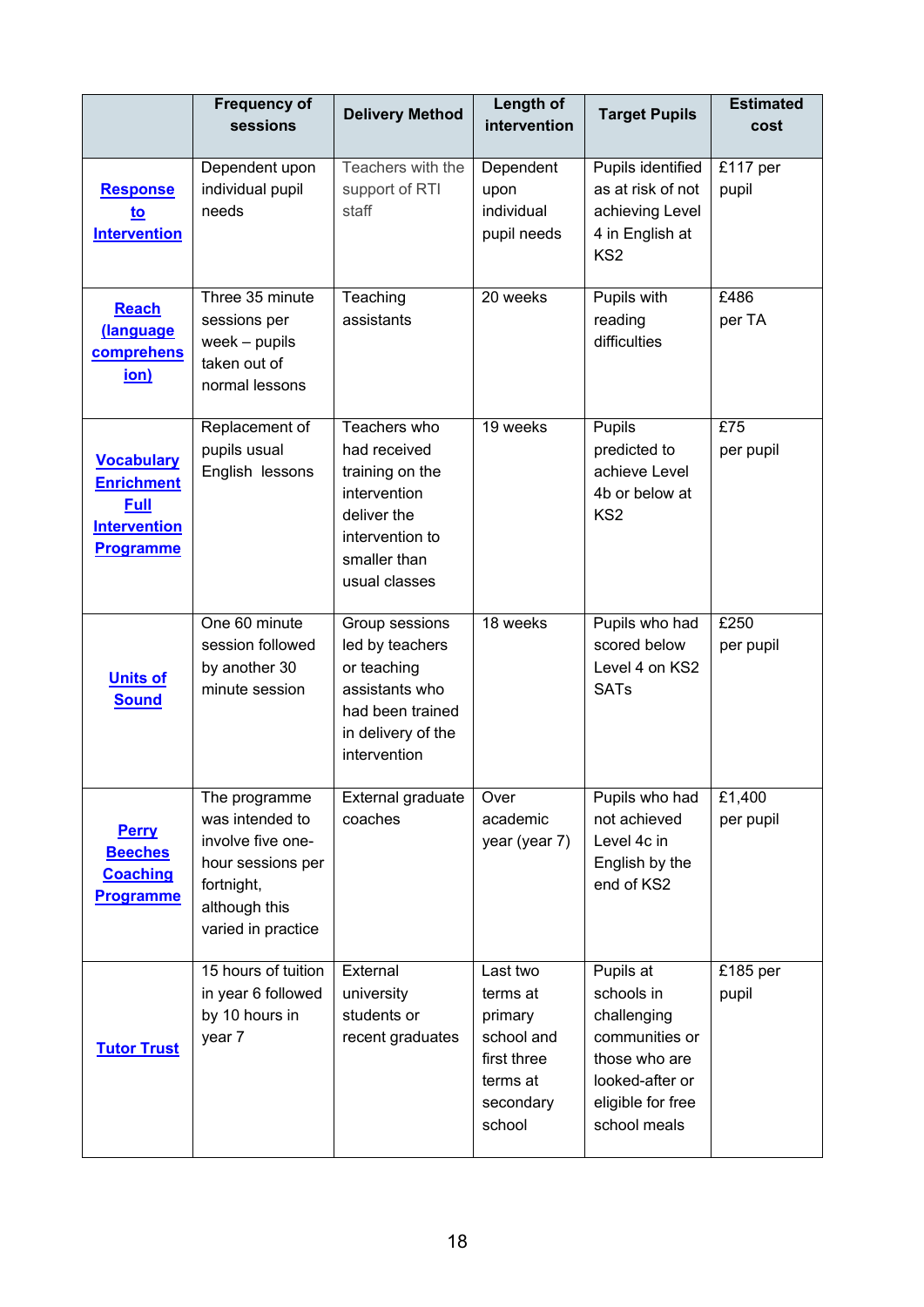## <span id="page-18-0"></span>**Numeracy interventions**

#### **What are they?**

There are a variety of different interventions suitable for pupils struggling with numeracy, including summer school programmes offering a mixed curriculum of numeracy and literacy, specific one-to-one numeracy interventions delivered either in person or remotely over the internet, and some which focus on cognitively challenging talk.

#### **How effective are they?**

There is limited evidence exploring the effectiveness of numeracy catch-up interventions specifically for low-attaining year 7 pupils, or those about to enter year 7. What evidence there is relates to two interventions:

The Future Foundations summer school, was found to be relatively expensive and not effective at helping pupils make progress with numeracy [\(Gorard, Siddiqui & See,](https://educationendowmentfoundation.org.uk/public/files/Support/Campaigns/Evaluation_Reports/EEF_Project_Report_FutureFoundationsSummerSchool.pdf)  [2014a](https://educationendowmentfoundation.org.uk/public/files/Support/Campaigns/Evaluation_Reports/EEF_Project_Report_FutureFoundationsSummerSchool.pdf)). The Tutor Trust programme provides affordable small group and one-to-one tuition by recruiting university students or recent graduates to provide mathematics and English tuition in year 6 and 7. Research assessing the effectiveness of this intervention was not sufficiently robust to draw firm conclusions, however it did appear to have a small negative effect on pupil progress [\(Buchanan et al, 2015\)](https://educationendowmentfoundation.org.uk/public/files/Projects/Evaluation_Reports/Affordable_Individual_and_Small_Group_Tuition_Primary.pdf).

There is however evidence from interventions independently trialled with younger pupils, which may be applicable for year 7 pupils also. One such programme, Catch Up Numeracy, is a one-to-one intervention consisting of two 15-minute sessions per week that are delivered by teaching assistants. It has received promising results from trials with primary aged children [\(NFER, 2014\)](https://educationendowmentfoundation.org.uk/public/files/Support/Campaigns/Evaluation_Reports/EEF_Project_Report_CatchUpNumeracy.pdf). Another programme, Every Child Counts, uses lessons with specially trained teachers to attempt to improve pupils' numeracy attainment. It was trialled with younger pupils but is thought to be applicable to struggling year 7 pupils and has been found to support pupils' progress [\(Edge Hill University, 2017\)](https://everychildcounts.edgehill.ac.uk/mathematics/).

Interventions which aim to focus on cognitively challenging talk (Philosophy for Children) have also found an improvement in numeracy progress (Gorard, Siddiqui & [See, 2015c\)](https://educationendowmentfoundation.org.uk/public/files/Support/Campaigns/Evaluation_Reports/EEF_Project_Report_PhilosophyForChildren.pdf). It should be noted that these findings relate to pupils in years 4, 5 and 6 but are included here as the approach may be applicable to older pupils too.

#### **What are the costs?**

These interventions range in cost, from a summer school programme (Future Foundations summer school) which is relatively expensive at £1370 per pupil, to the Philosophy for Children programme which is £16 per pupil.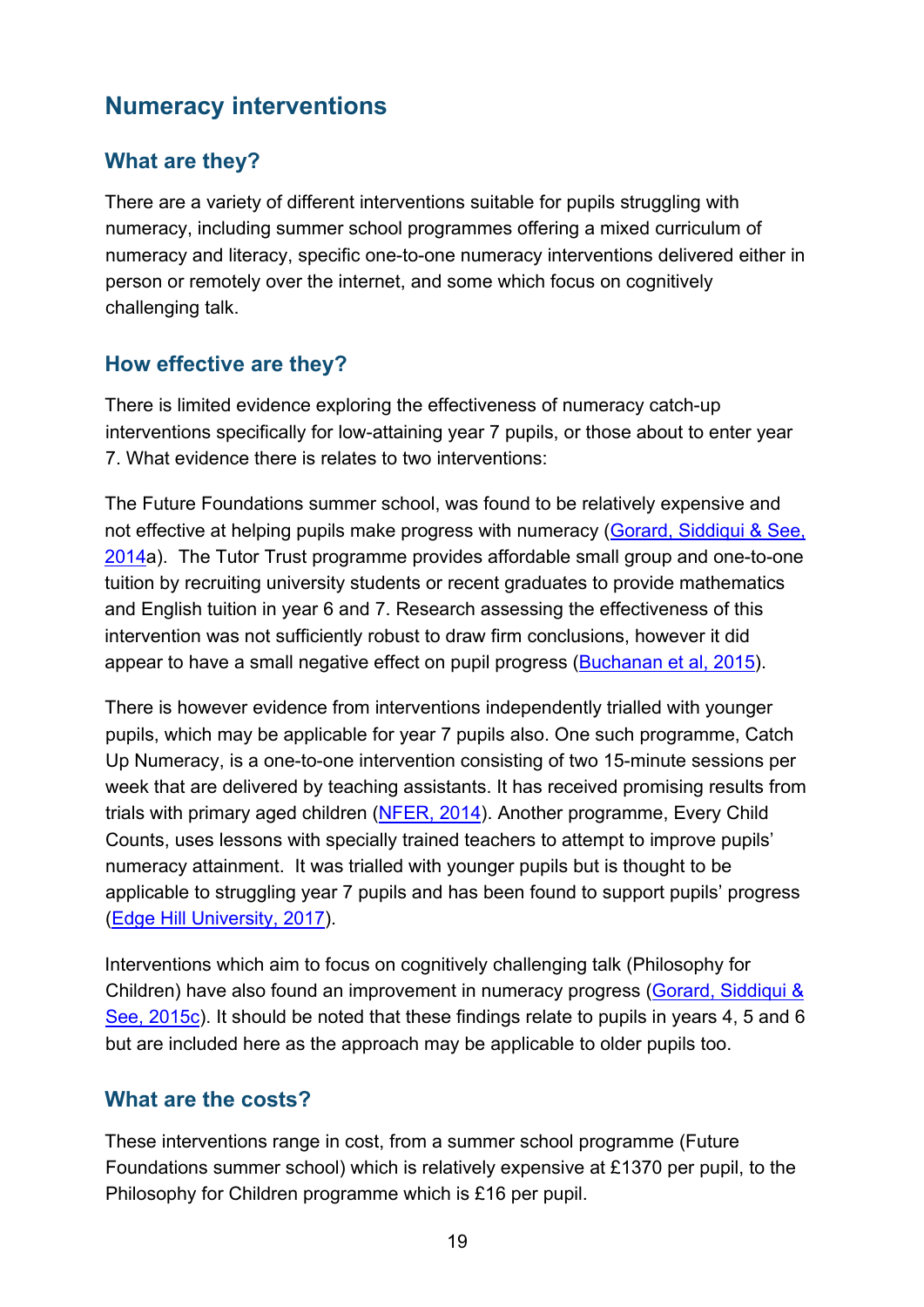#### **What else should I consider?**

Summer and Saturday schools require high attendance to be most successful, as well as potentially being combined with other interventions.

Researchers argue that the best way to benefit disadvantaged and minority students is to apply the most effective programmes across the whole school (Slavin et al., [2008\)](http://web.b.ebscohost.com/ehost/detail/detail?vid=0&sid=c0d64432-f583-4187-b920-3340be903bb2%40sessionmgr103&bdata=JnNpdGU9ZWhvc3QtbGl2ZQ%3d%3d).

While a detailed summary of the evidence-base on what works or not in general for low-attainers in numeracy is beyond the scope of this review, further information can be found in published reviews (e.g. [Dowker., 2004;](http://webarchive.nationalarchives.gov.uk/20130402114537/https:/www.education.gov.uk/publications/eOrderingDownload/RR554.pdf) [2009\)](http://webarchive.nationalarchives.gov.uk/20110202102730/http:/nationalstrategies.standards.dcsf.gov.uk/node/174504). Broadly, strategies that have been found to be effective with low-attainers at primary school include:

- Introduction at an early stage: interventions can be more effective if introduced at an early stage (before secondary school), which can help to reduce 'mathematics anxiety' [\(Dowker, 2004,](http://webarchive.nationalarchives.gov.uk/20130402114537/https:/www.education.gov.uk/publications/eOrderingDownload/RR554.pdf) [2009\)](http://webarchive.nationalarchives.gov.uk/20110202102730/http:/nationalstrategies.standards.dcsf.gov.uk/node/174504).
- Individualising the intervention: [Dowker \(2004\)](http://webarchive.nationalarchives.gov.uk/20130402114537/https:/www.education.gov.uk/publications/eOrderingDownload/RR554.pdf) also found that interventions should be individualised, and that interventions that focus on the specific components with which a particular child has difficulty, are likely to be more effective than 'one size fits all' programmes. This highlights the importance of diagnostic assessment.
- Co-operative learning: paired work and group collaboration have been found to have positive effects for low-attainers [\(Slavin and Lake, 2008;](http://journals.sagepub.com/doi/abs/10.3102/0034654308317473) [Dowker, 2004\)](http://webarchive.nationalarchives.gov.uk/20130402114537/https:/www.education.gov.uk/publications/eOrderingDownload/RR554.pdf).

|                                     | <b>Frequency</b><br>οf<br>sessions                                                                             | <b>Delivery Method</b>                                                                                                                         | Length of<br>intervention | <b>Target Pupils</b>                                                                                                                                                                                                           | <b>Estimated</b><br>cost |
|-------------------------------------|----------------------------------------------------------------------------------------------------------------|------------------------------------------------------------------------------------------------------------------------------------------------|---------------------------|--------------------------------------------------------------------------------------------------------------------------------------------------------------------------------------------------------------------------------|--------------------------|
| <b>Future</b><br><b>Foundations</b> | Two 75-<br>minute<br>academic<br>lessons<br>each<br>morning,<br>one for<br>literacy and<br>one for<br>numeracy | Teachers led the<br>delivery of the<br>programme with<br>support of two<br>mentors (one of<br>which was a<br>sixth-former or<br>other student) | 4 weeks                   | The summer<br>school involved<br>a mixed<br>curriculum of<br>numeracy and<br>literacy, as well<br>as enrichment<br>activities. So<br>pupils who had<br>not achieved<br>Level 4 in<br>English and<br>Maths at the end<br>of KS2 | £1370 per<br>pupil       |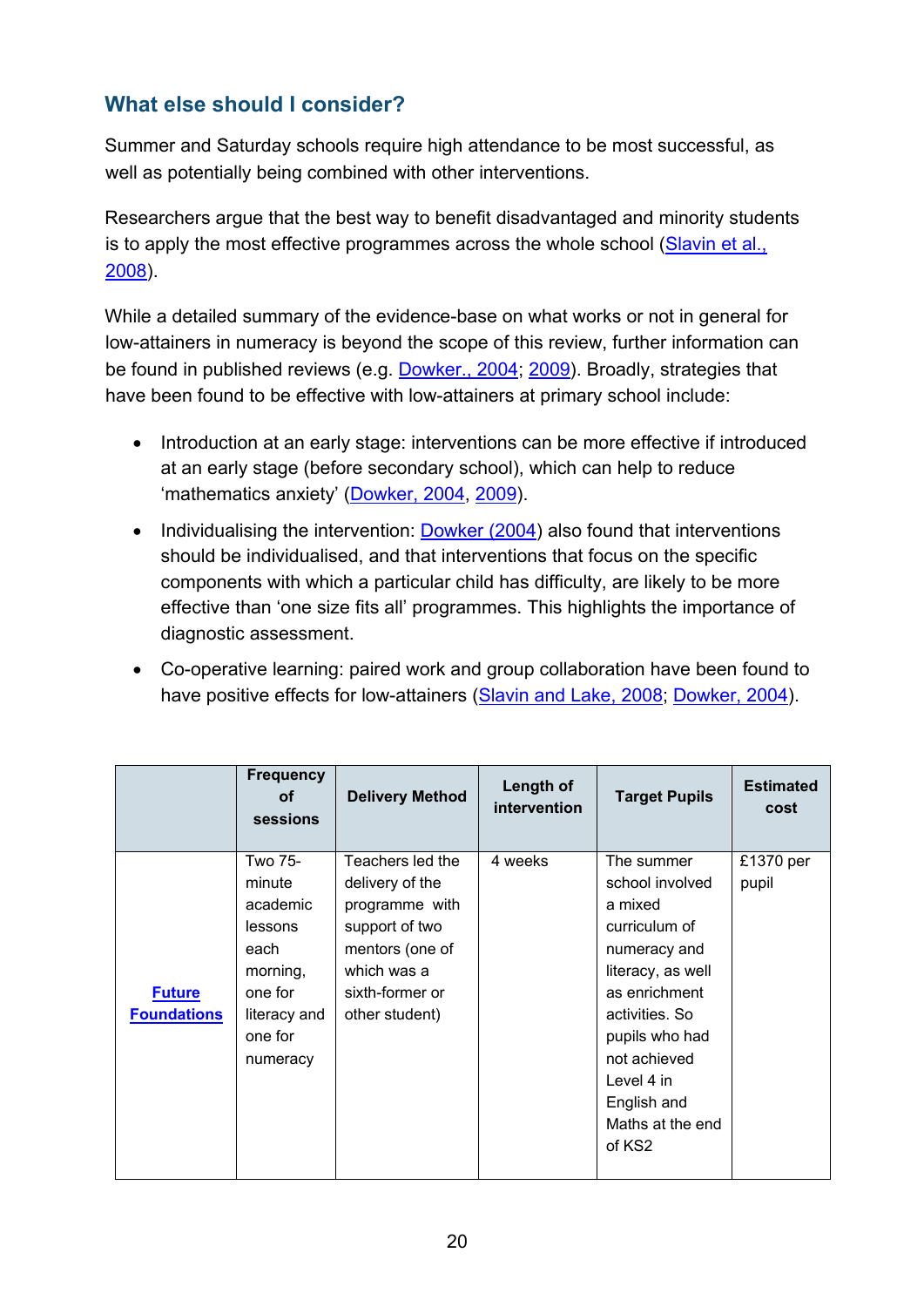| <b>SHINE</b><br><b>Saturday</b><br><b>School</b> | 25 weekly-<br>sessions<br>per school<br>year                                                                     | Delivered by<br>teachers,<br>teaching<br>assistants, and<br>peer mentors                                | 25 weeks                                                                                            | Pupils who have<br>not achieved<br>Level 4 at KS2                                                                              | £870<br>per pupil       |
|--------------------------------------------------|------------------------------------------------------------------------------------------------------------------|---------------------------------------------------------------------------------------------------------|-----------------------------------------------------------------------------------------------------|--------------------------------------------------------------------------------------------------------------------------------|-------------------------|
| <b>Catch up</b><br><b>Numeracy</b>               | <b>Two 15-</b><br>minute<br>sessions<br>per week                                                                 | Usually delivered<br>by teaching<br>assistants                                                          | 30 weeks                                                                                            | Pupils in primary<br>school struggling<br>with numeracy,<br>although it may<br>be applicable to<br>older struggling<br>pupils  | £130 per<br>pupil       |
| Philosophy<br>for Children                       | One<br>session per<br>week<br>(Depending<br>on school<br>preference)                                             | Teaches who are<br>trained by<br>intervention<br>Delivered to<br>whole class                            | 12 months<br>(January to<br>December)                                                               | Whole school                                                                                                                   | E16<br>per pupil        |
| <b>Every Child</b><br><b>Counts</b>              | Various<br>depending<br>upon<br>element of<br>the Every<br>child<br>counts<br>programme<br>is<br>implemente<br>d | A mixture of<br>teacher and/or<br>teaching assistant<br>led, depending<br>upon which<br>element is used | Various<br>depending<br>upon element<br>of the Every<br>child counts<br>programme is<br>implemented | For learners in<br>years 4 to 9<br>depending upon<br>element of<br>programme<br>used                                           | <b>Not</b><br>available |
| <b>Tutor Trust</b>                               | 15 hours of<br>tuition in<br>year 6<br>followed by<br>10 hours in<br>year 7                                      | External<br>university<br>students or recent<br>graduates                                               | Last two terms<br>at primary<br>school and<br>first three<br>terms at<br>secondary<br>school        | Pupils at schools<br>in challenging<br>communities or<br>those who are<br>looked-after or<br>eligible for free<br>school meals | £185 per<br>pupil       |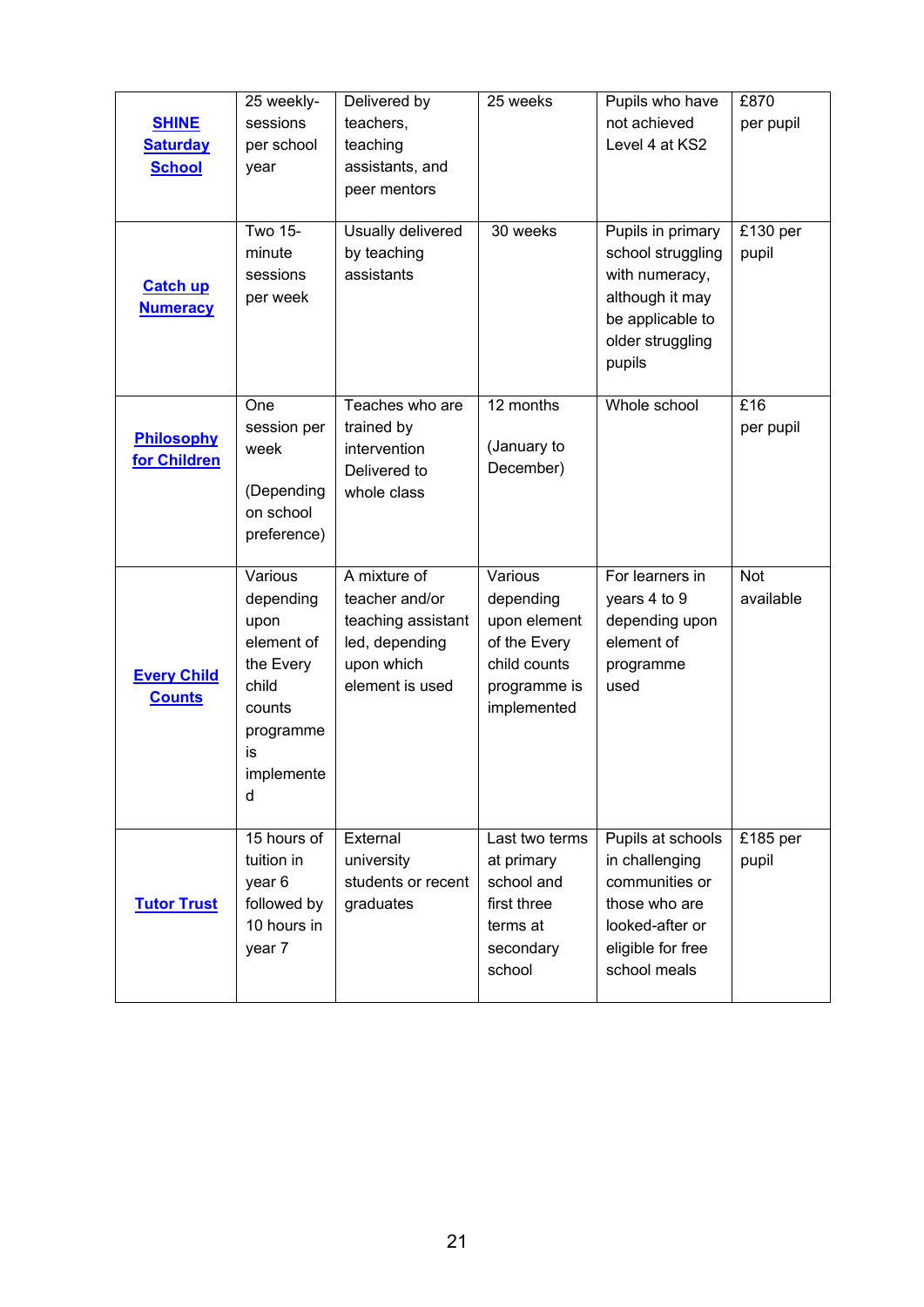# <span id="page-21-0"></span>**Transfer and transition from primary to secondary school**

There is evidence to show that transition from primary to secondary school is a time where progress for some pupils can be below what would be expected (Sutherland et al, 2010). It therefore follows that a smooth transition could help facilitate pupils to catch up with their peers. Further to evidence on catch-up strategies discussed previously, the research points to six general principles to facilitate transitions from primary to secondary school, summarised as follows:

- **1. Maintain collaboration before and after transfer**. Evidence shows that collaboration before and after transfer is an important facilitator of effective transfers. [DCSF \(2008\)](http://dera.ioe.ac.uk/7464/) undertook action research across seven local authorities and 47 primary and secondary maintained schools (including some special schools) to explore what can strengthen transfer and transition practices. The report concludes that effective transfer does not involve one Key Stage 'doing' transfer to the next, but an equal partnership that is professionally developed by all stakeholders. Effective strategies could include:
	- The establishment of cross-phase (i.e. primary and secondary) working processes within and between children's services [\(DCSF, 2008\)](http://dera.ioe.ac.uk/7464/);
	- Planning schemes of work that promote continuity of curriculum and of teaching and learning styles [\(DCSF, 2008\)](http://dera.ioe.ac.uk/7464/);
	- The facilitation and support of local cross-phase networking meetings of families of schools to jointly plan for strengthening transfer [\(DCSF, 2008\)](http://dera.ioe.ac.uk/7464/); and,
	- The planning of bridging units which include joint working between teachers in different Key Stages to promote an understanding of pupils' abilities and levels of knowledge. The work included within the bridging units should be jointly planned to maximise personalisation [\(Galton et al., 1999,](http://webarchive.nationalarchives.gov.uk/20130404090100/https:/www.education.gov.uk/publications/eOrderingDownload/RR131.pdf) [2003\)](http://www.lotc.org.uk/wp-content/uploads/2010/12/DfES-Research-Report-RR443-2003.pdf).
- **2. Facilitate effective communication**. Effective communication between teachers, parents/carers and pupils is one of the most effective practices for improving transition to both primary and secondary school [\(Ofsted, 2004;](http://dera.ioe.ac.uk/4822/1/Transition%20from%20the%20Reception%20Year%20to%20Year%201_an%20evaluation%20by%20HMI%20(PDF%20format).pdf) Sanders et al., [2005;](https://www.nfer.ac.uk/publications/FKT01/) [Schulting et al., 2005;](http://mnprek-3.wdfiles.com/local--files/research-studies/Effect%20of%20School-Based%20Kindergarten%20Transition.pdf) [Bryan et al., 2007;](http://www.research.ed.ac.uk/portal/en/publications/evaluation-of-pilots-to-improve-primary-to-secondary-school-transitions(3b809f29-6925-4244-8007-deb000e2c53d)/export.html) [LoCasale-Crouch et al.,](http://www.sciencedirect.com/science/article/pii/S0885200607000403) 2008., [Coffey, 2013\)](http://journals.sagepub.com/doi/abs/10.1177/1365480213505181). This could include:
	- Exchange of information about personal and social factors (Jindal-Snape and [Miller, 2008\)](https://link.springer.com/article/10.1007%2Fs10648-008-9074-7);
	- Visits by teachers to each other's schools which include lesson observations and discussions of the curriculum to develop greater integration and understanding of each other's work [\(Bryan et al., 2007\)](http://www.research.ed.ac.uk/portal/en/publications/evaluation-of-pilots-to-improve-primary-to-secondary-school-transitions(3b809f29-6925-4244-8007-deb000e2c53d)/export.html);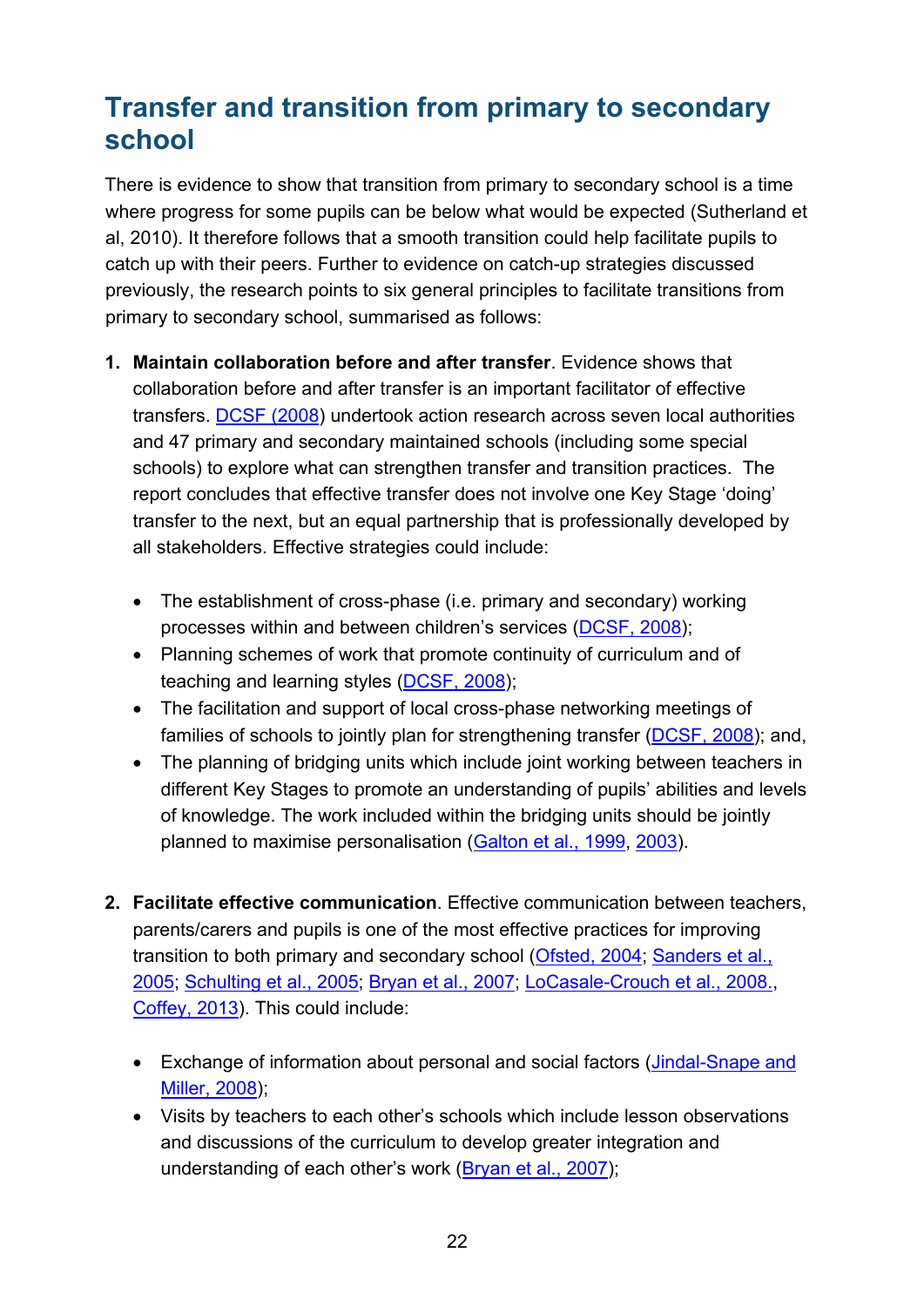- Organising conferences and forums to enable professional dialogue, the dissemination of research findings and the sharing of good practice [\(DCSF,](http://dera.ioe.ac.uk/7464/)  [2008\)](http://dera.ioe.ac.uk/7464/);
- Establishing clear systems and structures that facilitate collaboration with partner schools [\(DCSF, 2008\)](http://dera.ioe.ac.uk/7464/);
- Involving parents/carers in the preparation for transition and developing their understanding of the culture of the new school and what to expect. This includes promoting and enhancing the role of parent/carer partnerships (e.g. through Parent/Carer Advisers) (Greenhough et al., 2007; [DCSF, 2008\)](http://dera.ioe.ac.uk/7464/);
- The use of pupil and parent/carer voice systems to monitor and evaluate practice in relation to transfers and transitions [\(DCSF, 2008\)](http://dera.ioe.ac.uk/7464/);
- Providing parents/carers with sufficient information about transition including what will be expected of their children, so they can help them to prepare [\(Sanders et al., 2005\)](https://www.nfer.ac.uk/publications/FKT01/); and,
- Ensuring that pupils are involved in the transition process at all stages, and are well informed of what to expect in their new school [\(Schulting et al., 2005;](http://mnprek-3.wdfiles.com/local--files/research-studies/Effect%20of%20School-Based%20Kindergarten%20Transition.pdf) [LoCasale-Crouch et al., 2008;](http://www.sciencedirect.com/science/article/pii/S0885200607000403) [DCSF, 2008\)](http://dera.ioe.ac.uk/7464/).
- **3. Prioritise and invest in school visits and induction programmes**. Particular attention should be paid to the social needs of pupils to help formation of interpersonal relationships [\(Coffey, 2013\)](http://journals.sagepub.com/doi/abs/10.1177/1365480213505181). Evidence shows that school visits and induction programmes can improve social and academic outcomes provided they are well planned and resourced [\(Galton et al., 2003;](http://www.lotc.org.uk/wp-content/uploads/2010/12/DfES-Research-Report-RR443-2003.pdf) [DfES, 2005;](http://trevorfolley.com/wp-content/uploads/2011/09/KS2-to-KS3-Transition-Report-Mouchel-.pdf) [Schulting et al.,](http://mnprek-3.wdfiles.com/local--files/research-studies/Effect%20of%20School-Based%20Kindergarten%20Transition.pdf)  [2005;](http://mnprek-3.wdfiles.com/local--files/research-studies/Effect%20of%20School-Based%20Kindergarten%20Transition.pdf) [LoCasale-Crouch et al., 2008\)](http://www.sciencedirect.com/science/article/pii/S0885200607000403).
- **4. Develop practices for particular types of pupils**. Evidence suggests that transfer and transition experiences differ for different types of pupils and that different support mechanisms for these pupils can help facilitate effective transfer / transition. Effective practice includes (Taverner et al., 2001):
	- The identification of 'at risk' pupils and the implementation of specific activities to understand the issues that they may face during transfer. This could include asking pupils what they expect at a new secondary school, what their concerns are, and what their actions would be if faced by particular problems;
	- Modifying approaches for pupils with Special Educational Needs (SEN) by consulting educational psychologists (where needed) and planning particular transfer strategies based on informed advice;
	- Raising the performance of low-attainers at the end of Key Stage 2 through summer schools; and,
	- Identifying drops in attainment during transitions and developing strategies to address these at the start of a new school year.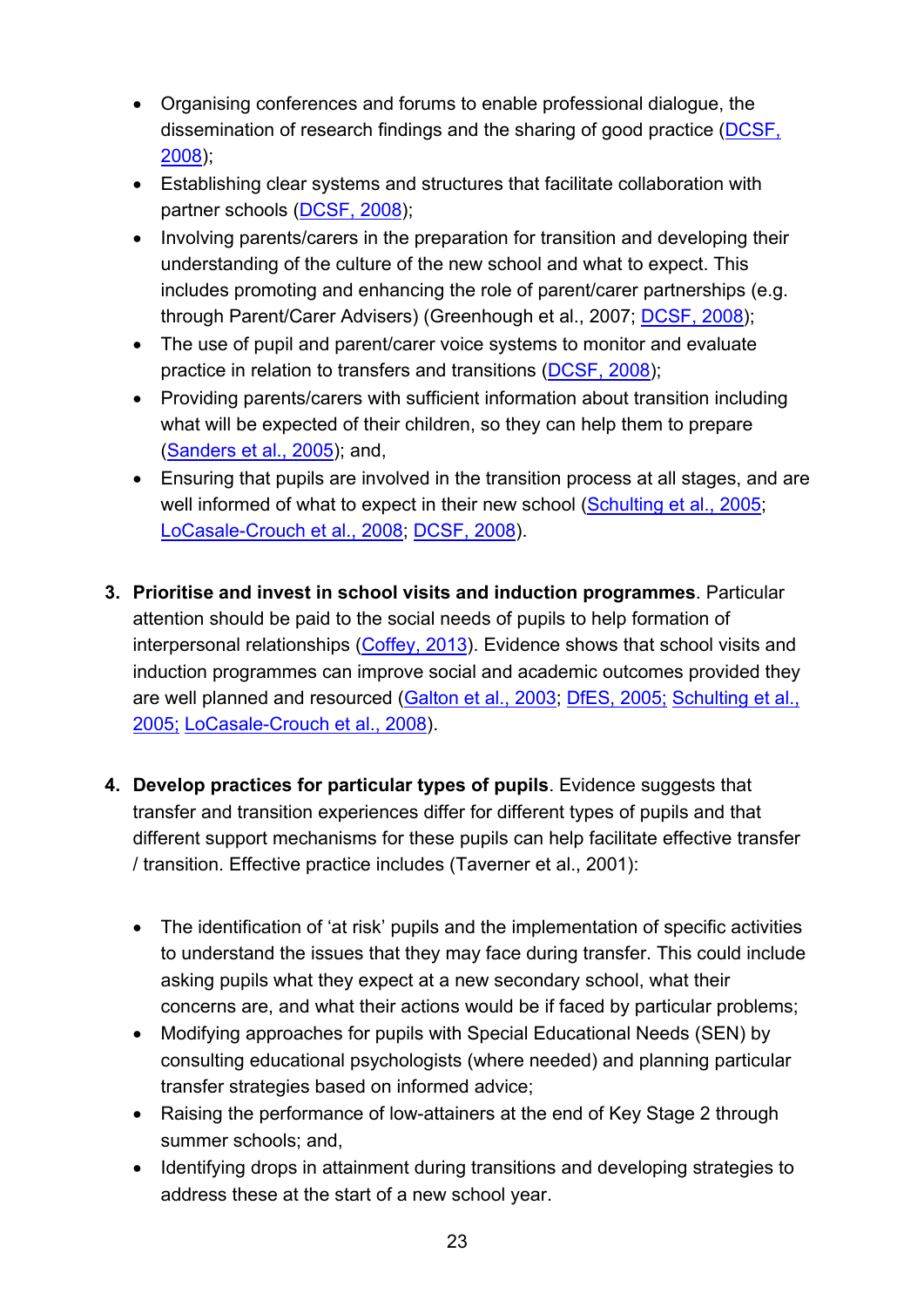- **5. Ensure schools have clear roles and responsibilities that are supported by senior management.** Effective transition is reliant on a 'whole school' approach where school staff have clear roles and responsibilities, senior staff are engaged and the use of progression data is promoted to monitor effectiveness [\(Galton et](http://www.lotc.org.uk/wp-content/uploads/2010/12/DfES-Research-Report-RR443-2003.pdf)  [al., 2003;](http://www.lotc.org.uk/wp-content/uploads/2010/12/DfES-Research-Report-RR443-2003.pdf) [Ofsted, 2004;](http://dera.ioe.ac.uk/4822/1/Transition%20from%20the%20Reception%20Year%20to%20Year%201_an%20evaluation%20by%20HMI%20(PDF%20format).pdf) [DfES, 2005;](http://trevorfolley.com/wp-content/uploads/2011/09/KS2-to-KS3-Transition-Report-Mouchel-.pdf) [Kirkup et al., 2005\)](https://www.nfer.ac.uk/publications/SUD01/SUD01_home.cfm).
- **6. Evaluate what works and disseminate good practice**. LA's, Schools and MAT's can improve the transfer process when they initiate and facilitate good transition and identify and disseminate examples of good practice [\(Anderson et al,](http://www.sciencedirect.com/science/article/pii/S0883035500000203)  [2000;](http://www.sciencedirect.com/science/article/pii/S0883035500000203) Taverner et al., 2001; [DCSF, 2008\)](http://dera.ioe.ac.uk/7464/).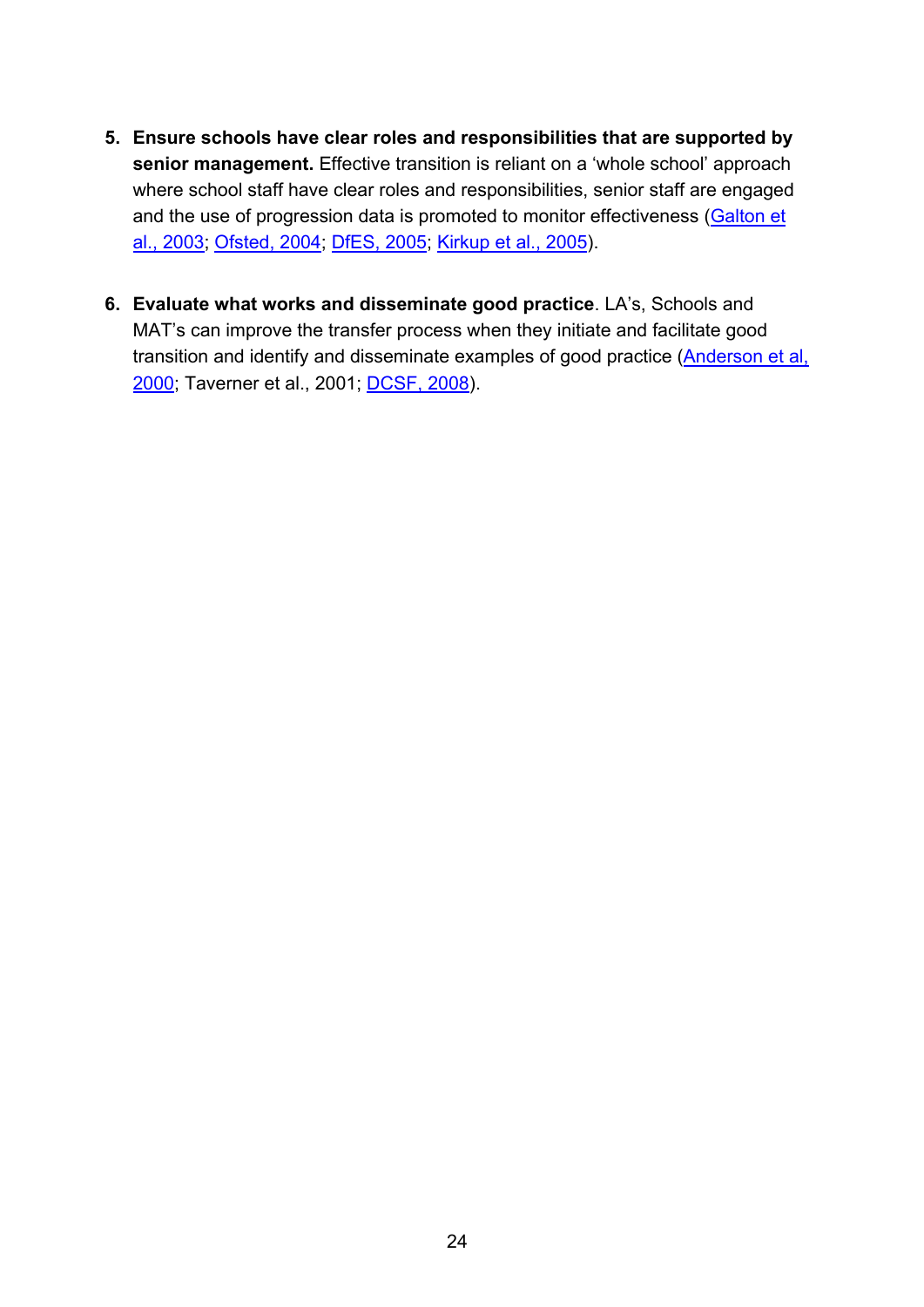## <span id="page-24-0"></span>**References**

Anderson, L. W., Jacobs, J., Schramm, S., & Splittgerber, F. (2000). School transitions: Beginning of the end or a new beginning? *International Journal of Educational Research, 33*, 325–339.

Bryan, R. and Treanor, M. with Hill, M. (2007) *Evaluation of pilots to improve primary and secondary school transitions*, Edinburgh: Scottish Executive.

Buchanan, E., Worth, J., and Aston, H. (2015). Tutor Trust Primary. Education Endowment Foundation.

Coffey, A. (2013) Relationships: the key to successful transition from primary to secondary school?. *Improving Schools*, 16, 261 - 271

DCSF (2008). *Strengthening transfers and transitions: partnerships for progress.* London: DCSF.

Department for Education. (2012). Literacy and numeracy catch-up strategies. Available: https://www.gov.uk/government/publications/literacy-and-numeracy-catchup-strategies. Last accessed 14th September 2017.

Department for Education. (2017). National curriculum assessments: key stage 2, 2016 (revised). Available: https://www.gov.uk/government/statistics/nationalcurriculum-assessments-key-stage-2-2016-revised. Last accessed 14th September 2017.

DfES (2005) *Key Stage 2 to Key Stage 3 Transition Project*. London: DfES

Dowker, A.D. (2004). What works for Children with Mathematical Difficulties? London: DfES RR554

Dowker, A.D. (2009). What works for Children with Mathematical Difficulties? The effectiveness of intervention schemes. London: DCSF

Edge Hill University. (2017). *Mathematics.* Available: https://everychildcounts.edgehill.ac.uk/mathematics/. Last accessed 14th September 2017.

EEF. (2017). DIY Evaluation Guide. Available: https://educationendowmentfoundation.org.uk/resources/diy-guide/getting-started/. Last accessed 29th September 2017.

Education Endowment Foundation. (2017). Diagnostic Assessment. Available: https://educationendowmentfoundation.org.uk/resources/assessing-and-monitoringpupil-progress/developing-whole-school-assessment/diagnostic-assessment/. Last accessed 28th September 2017.

Education Endowment Foundation. (2017a). Phonics. Available: https://educationendowmentfoundation.org.uk/resources/teaching-learningtoolkit/phonics/. Last accessed 14th September 2017.

Education Endowment Foundation. (2017b). Summer Schools. Available: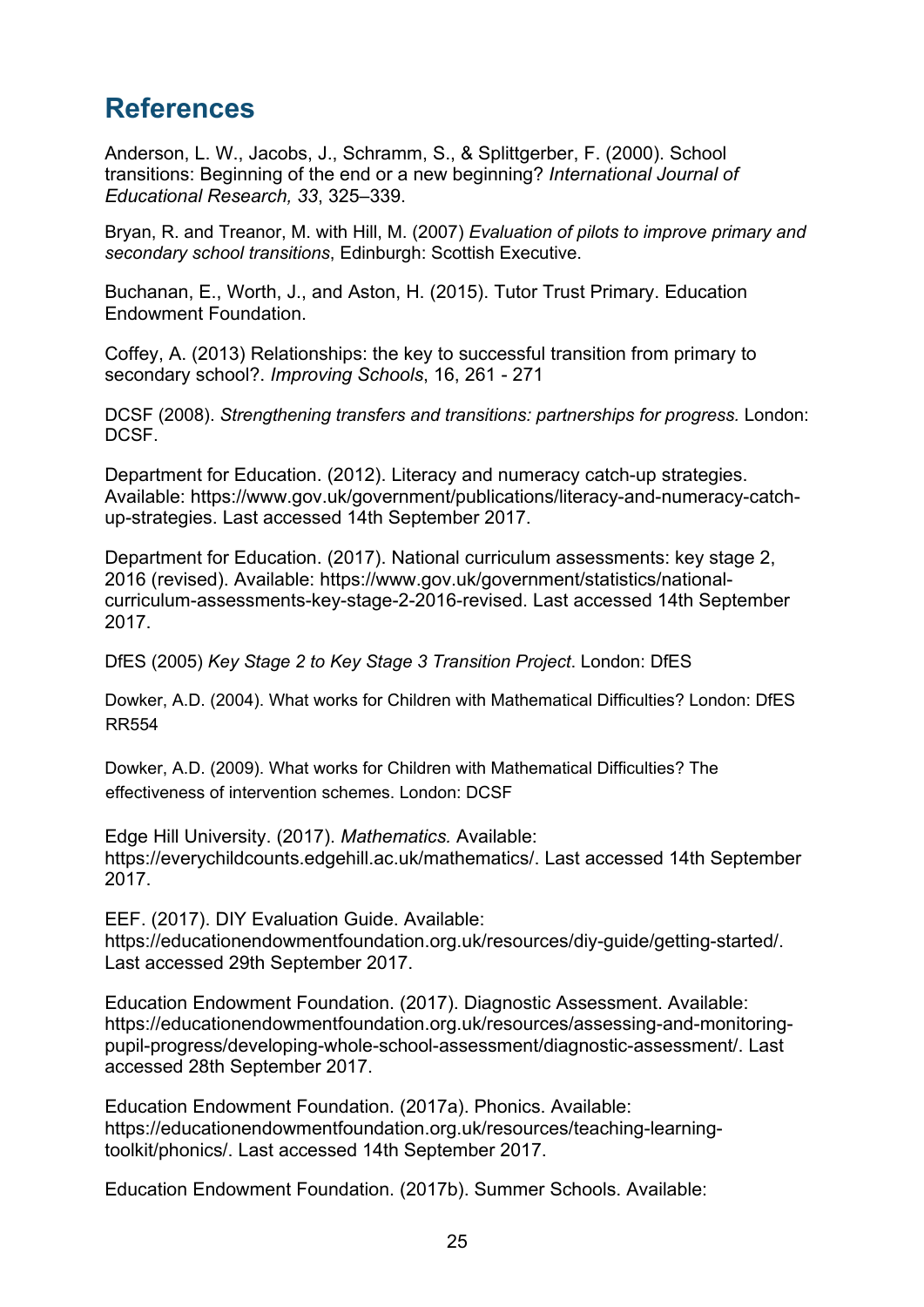https://educationendowmentfoundation.org.uk/resources/teaching-learningtoolkit/summer-schools/. Last accessed 14th September 2017.

Education Endowment Foundation. (2017c). *Oral language interventions.* Available: https://educationendowmentfoundation.org.uk/resources/teaching-learningtoolkit/oral-language-interventions/. Last accessed 14th September 2017.

Education Endowment Foundation. (2017d). *Reading comprehension strategies.* Available: https://educationendowmentfoundation.org.uk/resources/teaching-learningtoolkit/reading-comprehension-strategies/. Last accessed 14th September 2017.

Education Endowment Foundation. (2017e). *Meta-cognition and self-regulation.* Available: https://educationendowmentfoundation.org.uk/resources/teaching-learningtoolkit/meta-cognition-and-self-regulation/. Last accessed 14th September 2017.

Galton *et al* (1999). *Impact of School Transitions and Transfers on Pupil Progress and Attainment.* DfES Research Report 131.

Galton, M., Gray, J. and Ruddock, J. 2003. *Transfer and transition in the middle years of schooling (7–14): Continuities and discontinuities in learning*, Nottingham: DfES Publications. Department for Education and Skills, Research Report RR443

Gorard, S., Siddiqui, N. & See, B.H. (2014a). Future Foundations. Education Endowment Foundation.

Gorard, S., Siddiqui, N. & See, B.H. (2014b). Response to Intervention. Education Endowment Foundation.

Gorard, S., Siddiqui, N. & See, B. H. (2015a). Fresh Start. Education Endowment Foundation.

Gorard, S.A.C., Siddiqui, N. & See, B.H. (2015b). An evaluation of the `Switch-on Reading' literacy catch-up programme. British educational research journal. 41 (4). pp. 596-612.

Gorard, S., Siddiqui, N. & See, B. H. (2015c). Philosophy for Children. Education Endowment Foundation.

Greenhough, P., Hughes, M., Andrews, J., Goldstein, H., McNess, E., Osborn, M., Pollard, A., Stinchcombe, V. and Yee, W.-C. (2007) *'What effect does involving parents in knowledge exchange activities during transfer from key stage 2 to key stage 3 have on children's attainment and learning dispositions?', paper presented at the British Educational Research Association Annual Conference, Institute of Education, University of London, 5–8 September.*

Higgins, S., Katsipataki, M., & Coleman, R. (2014). Reading at the Transition. Education Endowment Foundation.

Higgins, S., Katsipataki, M., Kokotsaki, D., Coe, R., Elliot Major, L., & Coleman, R. (2013). The Sutton Trust-Education Endowment Foundation Teaching and Learning Toolkit: Technical Appendices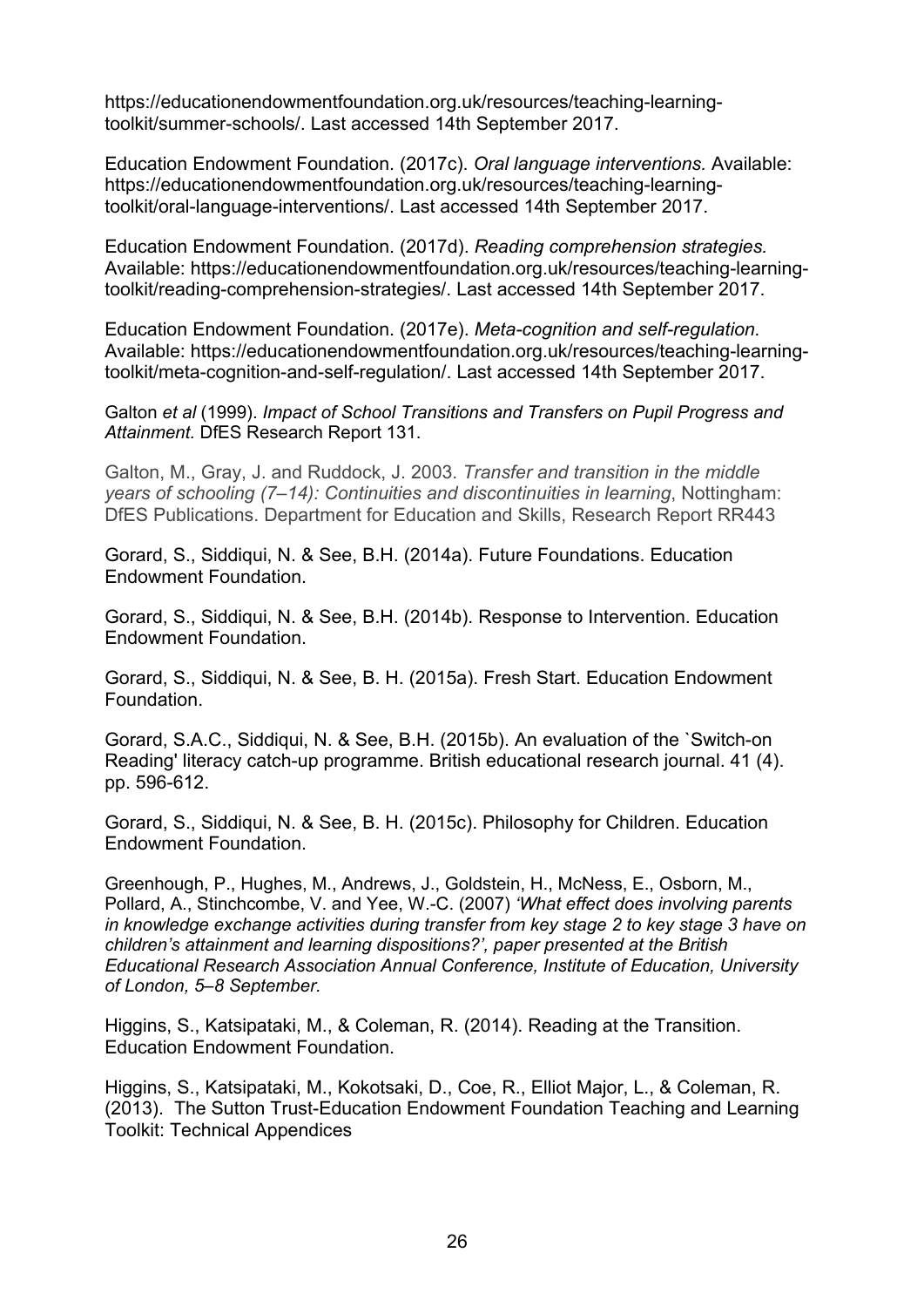Jindal-Snape, D. & Miller, D. (2008). A challenge of living? Understanding the psycho-social processes of the child during primary secondary transition through resilience and self-esteem theories. *Educational Psychology Review, 20*(3), 217–236.

King, B. & Kasim, A. (2015). Rapid Phonics. Education Endowment Foundation.

Kirkup, C., Sizmur, J., Sturman, L. and Lewis, K. (2005) *Schools' Use of Data in Teaching and Learning.* DfES Research Report 671.

Lloyd, C., Edovald, T., Kiss, Z., Morris, S., Skipp, A. & Ahmed, H. (2015). Paired Reading. Education Endowment Foundation.

LoCasale-Crouch, J., Mashburn, A.J., Downer, J.T. and Pianta, R.C. (2008) 'Prekindergarten teachers' use of transition practices and children's adjustment to kindergarten', *Early childhood research quarterly*, **23** (1), pp 124–139.

Lord, P., Bradshaw, S., Stevens, E. & Styles B. (2015). Perry Beeches Coaching Programme. Education Endowment Foundation.

Menzies, V. et al. (2015). SHINE in Secondaries. Education Endowment Foundation.

Maxwell, B., Connolly, P., Demack, S., O'Hare, L., Stevens, A. & Clague, L. (2014). TextNow Transition Programme. Education Endowment Foundation.

Merrell, C. & Kasim, A. (2015). Butterfly Phonics. Education Endowment Foundation.

NFER (2014). Catch Up® Numeracy. Education Endowment Foundation.

Ofsted (2004) *Transition from the Reception Year to Year 1. An evaluation by HMI.*  London: Ofsted.

Picton, I. & Clark, C. (2015). The Impact of eBooks on the Reading Motivation and Reading Skills of Children and Young People: A study of schools using RM Books. *National Literacy Trust*.

Rutt, S. (2015). Catch Up® Literacy. Education Endowment Foundation.

Sanders, D., White, G., Burge, B., Sharp, C., Eames, A., McEune, R. and Grayson, H. (2005). *A Study of the Transition from the Foundation Stage to Key Stage 1.* London: **DfES** 

Schulting, A.B.; Malone, P.S. and Dodge, K.A. (2005). The effect of school-based kindergarten transition policies and practices on child academic outcomes. *Developmental Psychology*, 41 (6). Pp. 860-871.

Sibieta, L. (2016). REACH. Education Endowment Foundation.

Siddiqui, N., Gorard, S. and See, B.H., 2016. Accelerated Reader as a literacy catchup intervention during primary to secondary school transition phase. Educational Review, 68(2), pp.139-154.

Sheard, M., Chambers, B. & Elliott, L. (2015). Units of Sound. Education Endowment Foundation.

Slavin, R.E., Cheung, A., Groff, C., and Lake, C. (2008). Effective Reading Programs for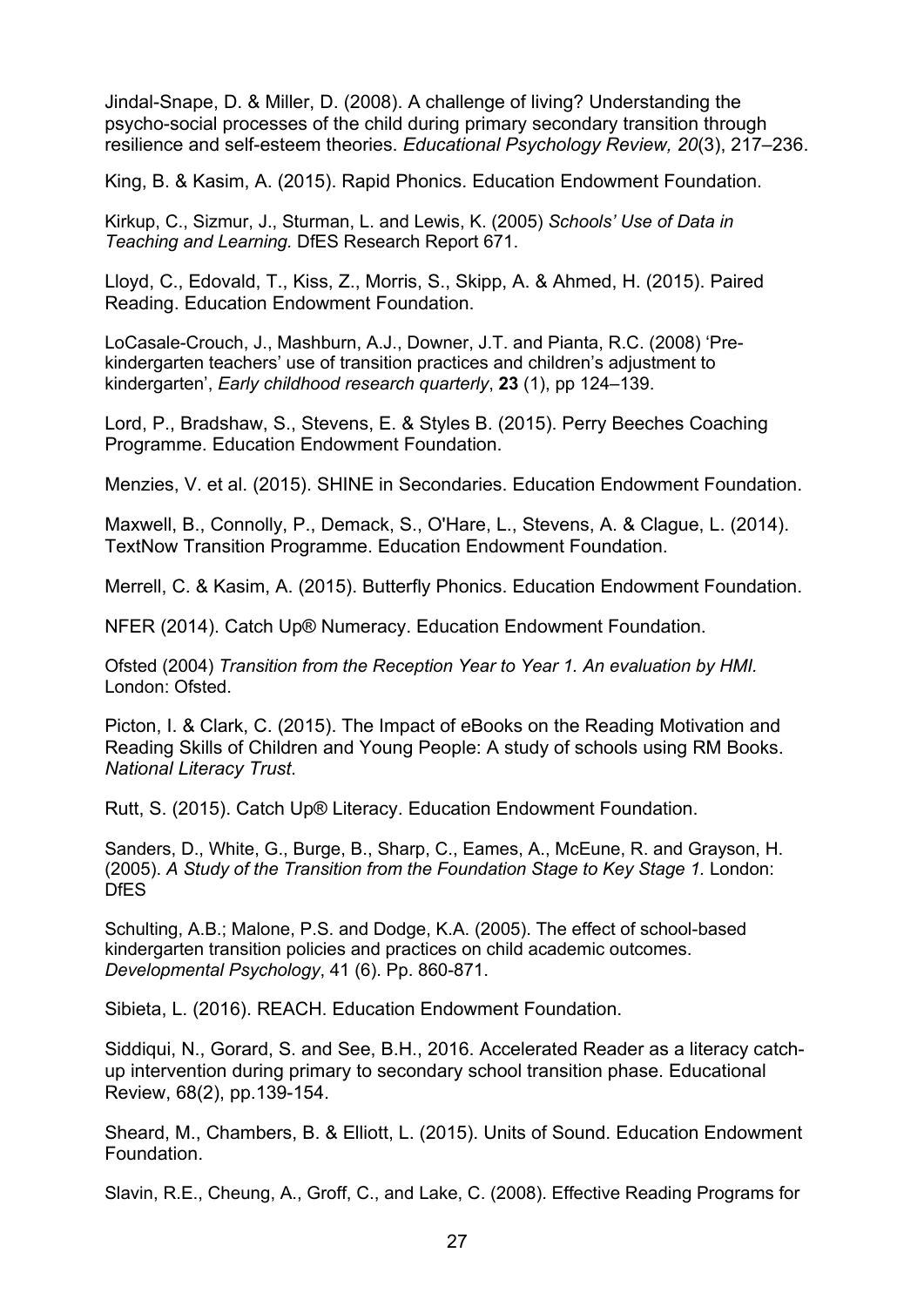Middle and High Schools: A Best-Evidence Synthesis. Reading Research Quarterly, 43(3), 290–322.

Styles, B. & Bradshaw, S. (2015). Talk for Literacy. Education Endowment Foundation.

Styles, B., Clarkson, R. & Fowler, K. (2014a). Rhythm for Reading. Education Endowment Foundation.

Styles, B., Clarkson, R. & Fowler, K. (2014b). Chatterbooks. Education Endowment Foundation.

Styles, B., Stevens, E., Bradshaw, S. & Clarkson, R. (2014). Vocabulary Enrichment Intervention Programme. Education Endowment Foundation.

Taverner, S., Baumfield, V., Clark, J., Fisher, P.,Hall, I., Mei Lin., Smith, P. and Todd, L. (2001) *Transition between Key Stages in Schools*, Final Report for the Department of Local Government, Transport and the Regions (DLTR), Department of Education, University of Newcastle upon Tyne.

Torgerson, D. & Torgerson, C. (2014a). Discover Summer School. Education Endowment Foundation.

Torgerson, D. & Torgerson, C. (2014b). Grammar for Writing. Education Endowment Foundation.

Torgerson, D. & Torgerson, C. (2014c). Improving Writing Quality. Education Endowment Foundation.

Taverner, S., Baumfield, V., Clark, J., Fisher, P.,Hall, I., Mei Lin., Smith, P. and Todd, L. (2001) *Transition between Key Stages in Schools*, Final Report for the Department of Local Government, Transport and the Regions (DLTR), Department of Education, University of Newcastle upon Tyne.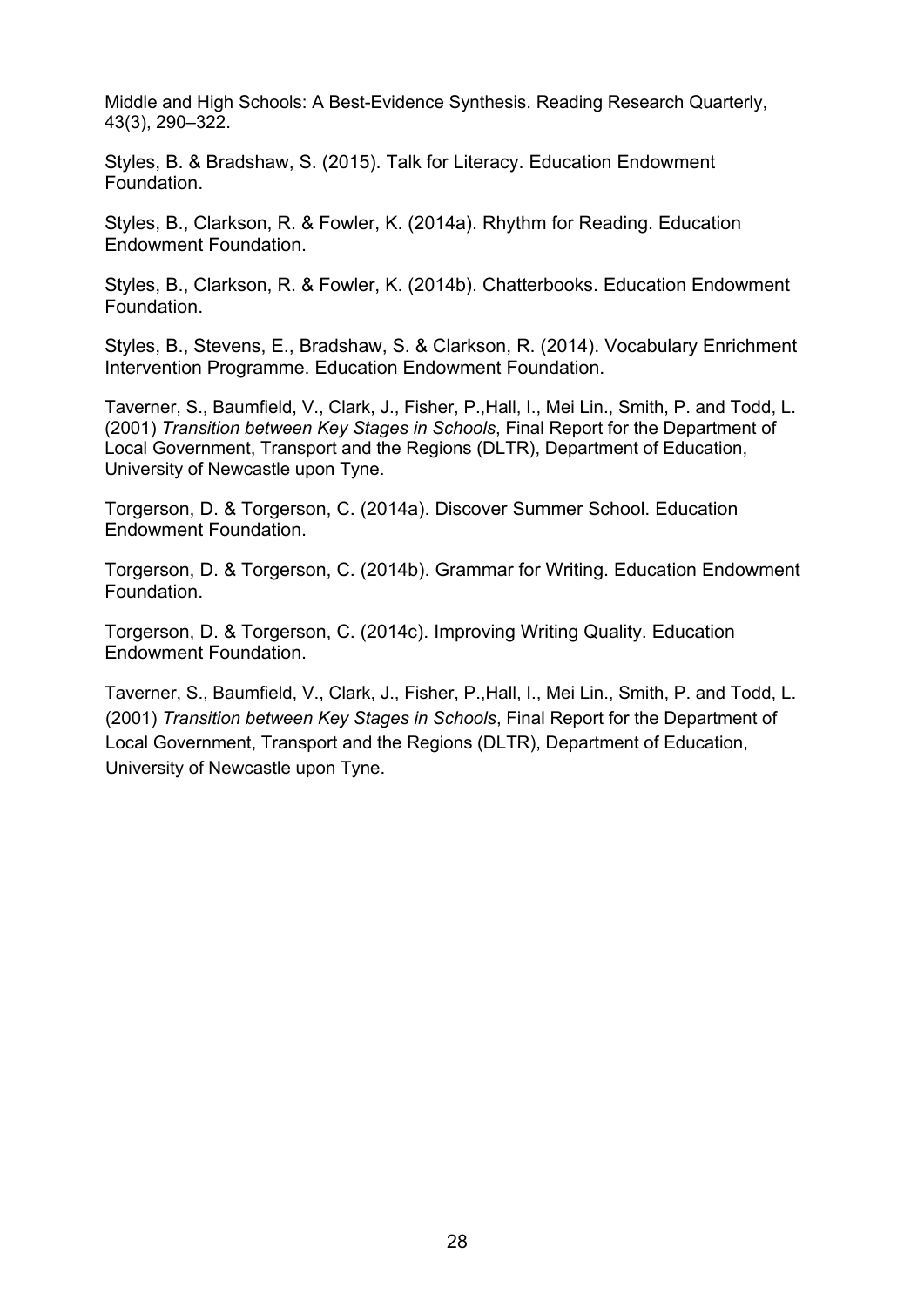# <span id="page-28-0"></span>**Annex 1: Research methodology**

This paper examines catch-up strategies and interventions which are thought to be applicable to pupils who are behind in literacy or numeracy at the end of key stage 2 as a way of enabling them to catch up with their peers.

The paper also includes an assessment of strategies which have been found to be effective at managing the transition of pupils from primary to secondary school.

To achieve this a series of literature searches were conducted in order to return all published evidence that might provide evidence around what does and doesn't work for this cohort. While effort was made to include all relevant literature in the review, it should not be considered a systematic evidence review. As such, it is possible that the search for literature did not capture all relevant evidence.

Online searches resulted in the identification of numerous programmes. However, this paper only includes programmes where independent analysis has provided an assessment of their effectiveness. As such, this paper does not seek to list all programmes available that could be used to support pupils struggling with literacy or numeracy at the end of KS2.

This search therefore included interventions which have been trialled with struggling year 7 pupils, or interventions which have been trialled and proved successful with younger or older pupils that may be applicable to struggling year 7 pupils. This means that evidence which did not attempt to produce robust statistical analysis of an interventions effectiveness upon attainment would be discounted from this review.

Interventions which were independently trialled with this cohort, regardless of whether they were found to work or not have been included in this review. This review also included interventions which were trialled but due to methodological issues lacked the ability to provide firm conclusions around effectiveness.

Interventions which were trialled with older or younger pupils that did not prove to be effective were excluded from the paper.

Further, the search was not constrained to interventions only trialled in the UK.

In May 2012, the Education Endowment Foundation launched a grants round dedicated to literacy catch-up projects for children at the transition from primary to secondary school. As such, this review borrows heavily from the outcomes of these trials and broader work by the EEF, although wider evidence has been sought and incorporated where relevant.

This paper provides an assessment of the effectiveness of summarised interventions. Where possible this has sought to assess effectiveness in terms of progress made by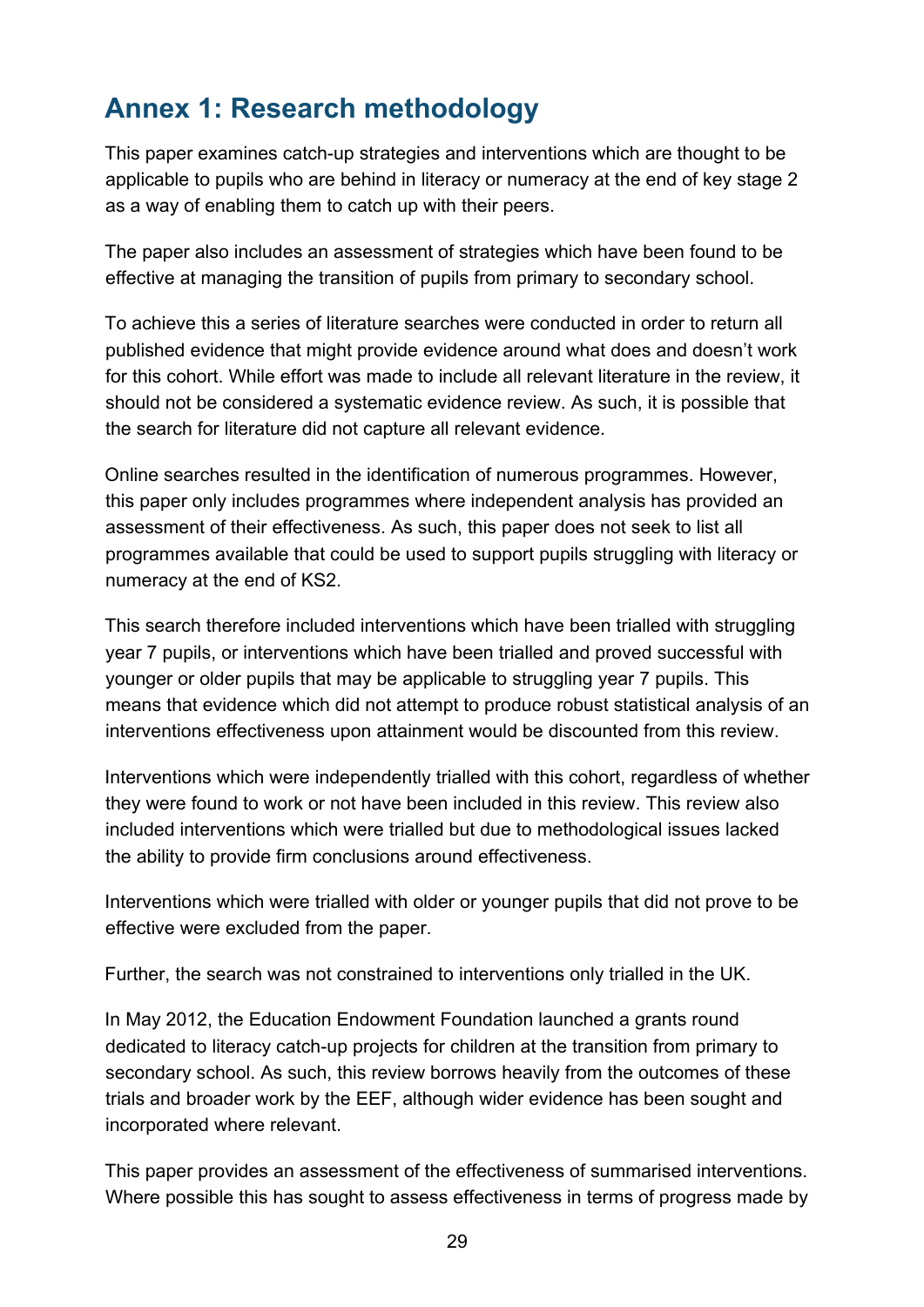pupils who took part in the intervention in comparison to those who did not. This has used the EEF approach which equates effect sizes on a scale ranging from 'very low or no effect', 'low', 'moderate'. 'high', and 'very high'. More details of this method is discussed in Higgins et al (2013).

A general assessment of the strength of evidence has also been included, with reference to any specific concerns raised.

.